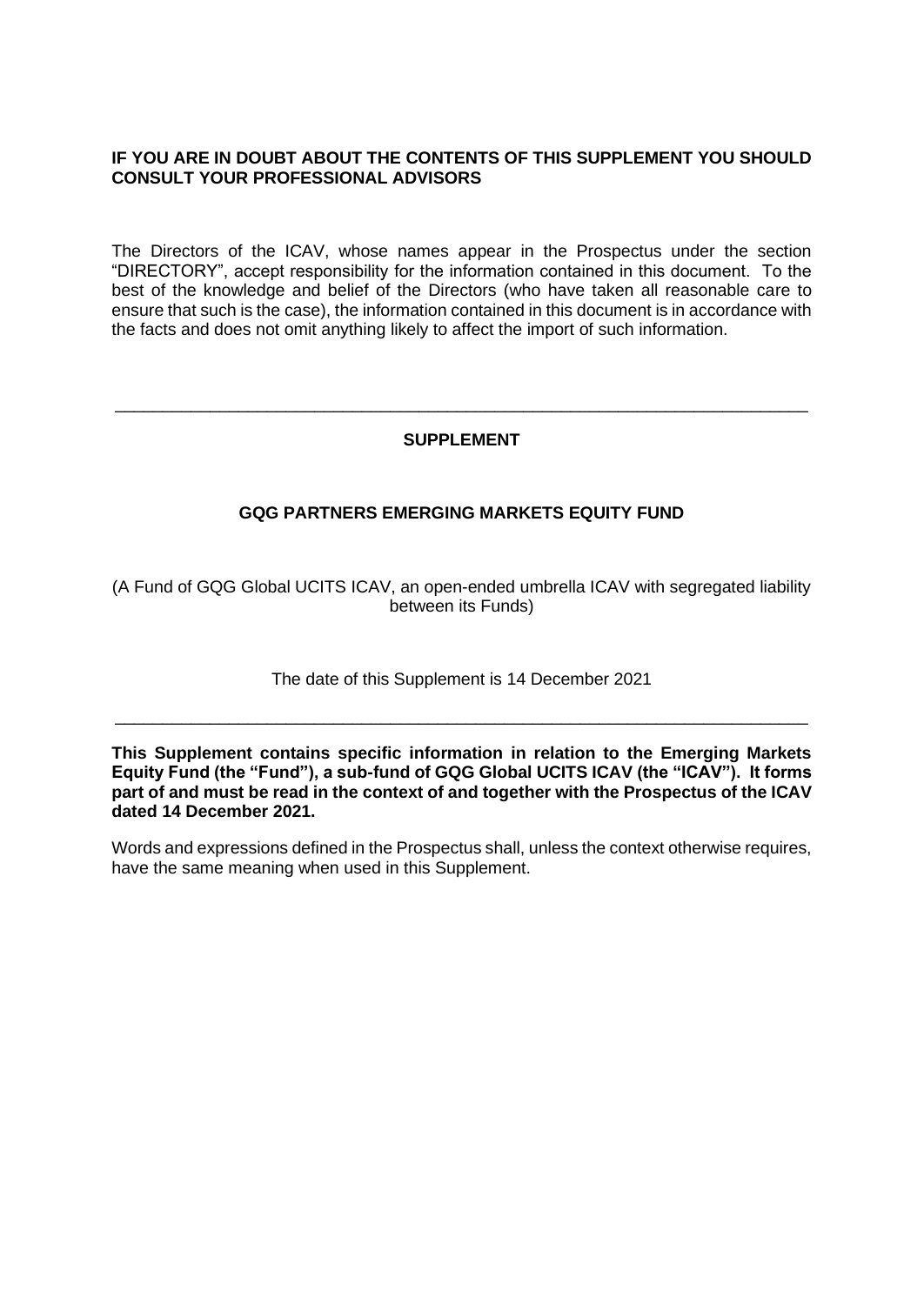# **INTRODUCTION**

This Supplement comprises information relating to the Shares of the Fund to be issued in accordance with the Prospectus and this Supplement.

The general details set out in the Prospectus apply to the Fund save where otherwise stated in this Supplement. To the extent that there is any inconsistency between this Supplement and the Prospectus this Supplement shall prevail.

**Investors should read the "RISK FACTORS" section before investing in the Fund.** 

**An investment in the Fund should not constitute a substantial proportion of an investment portfolio and may not be appropriate for all investors.**

#### **DEFINITIONS**

**In this Supplement, the following words and phrases shall have the meaning indicated below:-**

| "Benchmark"                        | means the MSCI Emerging Markets (Net) Index,<br>Bloomberg Ticker M1EF.                                                                                                                                                                                                                                                                                                                                                                                                                                                                                                                                                                                                                                                                                                                                                                                       |  |  |  |  |  |  |  |  |
|------------------------------------|--------------------------------------------------------------------------------------------------------------------------------------------------------------------------------------------------------------------------------------------------------------------------------------------------------------------------------------------------------------------------------------------------------------------------------------------------------------------------------------------------------------------------------------------------------------------------------------------------------------------------------------------------------------------------------------------------------------------------------------------------------------------------------------------------------------------------------------------------------------|--|--|--|--|--|--|--|--|
| "Dealing Day"                      | means every Business Day;                                                                                                                                                                                                                                                                                                                                                                                                                                                                                                                                                                                                                                                                                                                                                                                                                                    |  |  |  |  |  |  |  |  |
| "Dealing Deadline"                 | means in the case of subscriptions and redemptions,<br>3 p.m. (Irish time) on the Business Day of the relevant<br>Dealing Day or such other time as the Directors may<br>determine, provided always that no subscriptions or<br>redemptions will be accepted after the Valuation Point<br>on the relevant Dealing Day;                                                                                                                                                                                                                                                                                                                                                                                                                                                                                                                                       |  |  |  |  |  |  |  |  |
| "Emerging Markets<br>Country(ies)" | every nation in the world except the United States,<br>Canada, Japan, Australia, New Zealand, and most<br>countries located in Western Europe;                                                                                                                                                                                                                                                                                                                                                                                                                                                                                                                                                                                                                                                                                                               |  |  |  |  |  |  |  |  |
| "Indexed Net Asset Value"          | means in respect of the initial Performance Period (as<br>defined below) for the Fund the Initial Offer Price of the<br>Fund multiplied by the number of Shares of the Fund<br>issued during the Initial Offer Period, increased on<br>each Dealing Day by the value of any subscriptions or<br>decreased pro rata by the value of any redemptions<br>which have taken place since the Initial Offer Period,<br>increased or decreased by the total return of the<br>Benchmark over the course of the Performance<br>Period. For each subsequent Performance Period for<br>the Fund the "Indexed Net Asset Value" means either<br>(i) where a Performance Fee was payable in respect<br>of the prior Performance Period, the Net Asset Value<br>of the Fund, increased on each Dealing Day by the<br>value of any subscriptions or decreased pro rata by the |  |  |  |  |  |  |  |  |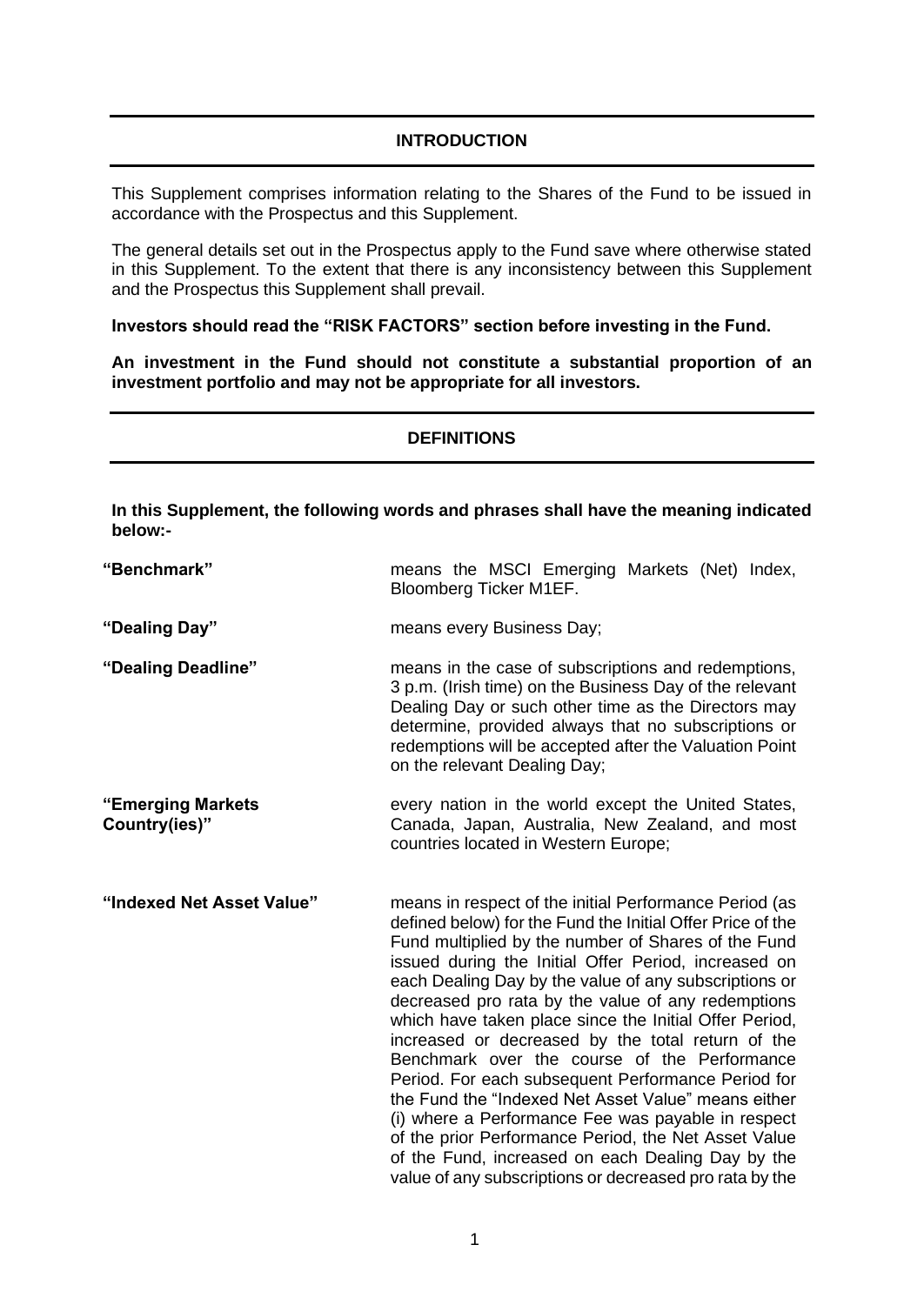| value of any redemptions which have taken place<br>since the beginning of such Performance Period,<br>increased or decreased by the total return of the<br>Benchmark over the course of the Performance<br>Period; or (ii) where no Performance Fee was payable<br>in respect of the prior Performance Period, the<br>Indexed Net Asset Value of the Fund at end of the prior<br>Performance Period, increased on each Dealing Day<br>by the value of any subscriptions or decreased pro rata<br>by the value of any redemptions which have taken<br>place since the beginning of such Performance Period,<br>increased or decreased by the total return of the<br>Benchmark over the course of the Performance<br>Period. |
|----------------------------------------------------------------------------------------------------------------------------------------------------------------------------------------------------------------------------------------------------------------------------------------------------------------------------------------------------------------------------------------------------------------------------------------------------------------------------------------------------------------------------------------------------------------------------------------------------------------------------------------------------------------------------------------------------------------------------|
| The Indexed Net Asset Value will be adjusted to take<br>into account any distributions which occur.                                                                                                                                                                                                                                                                                                                                                                                                                                                                                                                                                                                                                        |
| means the MSCI Emerging Markets (Net) Index. The<br>MSCI Emerging Markets Index is an index of securities<br>that is designed to measure the equity market<br>performance of global emerging markets. More<br>information about this index can be found at<br>http://www.msci.com.                                                                                                                                                                                                                                                                                                                                                                                                                                         |
| means 4pm EST on the relevant Dealing Day. For the<br>avoidance of doubt, the relevant Dealing Deadline will<br>always be before the Valuation Point.                                                                                                                                                                                                                                                                                                                                                                                                                                                                                                                                                                      |
|                                                                                                                                                                                                                                                                                                                                                                                                                                                                                                                                                                                                                                                                                                                            |

# **THE FUND**

### **Investment Objective**

The Fund's investment objective is to provide capital appreciation over the long-term.

#### **Investment Policies**

Under normal circumstances, the Fund will invest at least 80% of its net assets in equity and equity related securities of emerging market companies.

The equity securities in which the Fund will invest are primarily publicly traded common stocks. Equity and equity related securities include depositary receipts (including American Depositary Receipts ("ADRs"), European Depositary Receipts ("EDRs") and Global Depositary Receipts ("GDRs")), which are certificates typically issued by a bank or trust company that represent ownership interests in securities of non-U.S. companies, and Participatory Notes ("P-Notes"), which are derivative instruments designed to replicate equity exposure in certain foreign markets, for example Bangladesh, India, Pakistan, Saudi Arabia, South Korea and Taiwan. P-Notes sometimes known as "Synthetic Equities," will be used as a means of investment where direct investment is either impossible or unduly difficult due to local investment restrictions. The Fund may use Synthetic Equities primarily to gain access to securities which may be otherwise inaccessible to foreign investors or too costly or otherwise burdensome for direct access to the underlying securities, such as due to market registration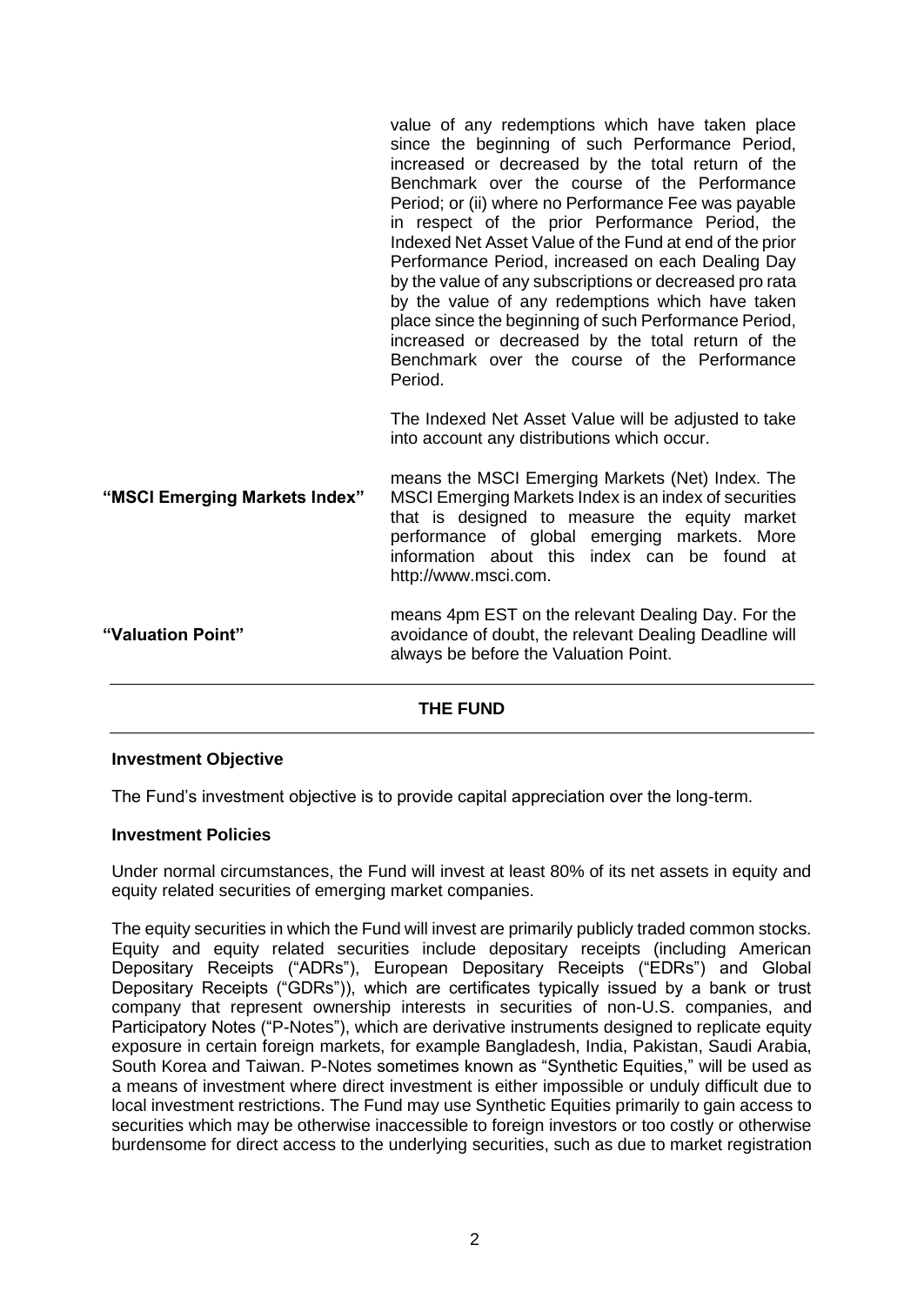issues. Such P-Notes will not embed leverage. The Fund may invest in securities of companies with any market capitalization.

The Fund will consider a company to be an emerging market company if: (i) at least 50% of the company's assets are located in emerging market countries; (ii) at least 50% of the company's revenue is generated in or risk of loss is attributable to emerging market countries; (iii) the company is organized or maintains its principal place of business, principal operations or principal manufacturing facilities in an emerging market country; or (iv) the company's securities are traded principally in an emerging market country. The Fund will consider every country except the U.S., Canada, Japan, Australia, New Zealand, and most of the countries in Western Europe to be emerging market countries. From time to time, the Fund may focus its investments in a particular geographic region. The Fund does not have a limit on maximum exposure to any one market or industry sector. However, it is anticipated the Fund will maintain exposure to a minimum of five industry sectors at any one time.

The Fund may invest in securities listed on the Russian market as listed in Schedule I (c) of the Prospectus without restriction. The Fund may invest in such securities, however this will be limited and, in accordance with requirement of the Central Bank to specify the maximum such exposure, under no circumstances will it exceed 30% of Net Asset Value.

The Fund may gain exposure to Chinese securities by utilizing the StockConnect program to purchase China A shares. Please see the "*Emerging Markets Risks – Investments in China - Shanghai-Hong Kong Stock Connect (the "Stock Connect")*" section of the Prospectus for additional information.

In addition to its primary investments, the Fund may also invest in: units of other UCITS and ETFs (subject to a limit of 10% of Net Asset Value); equity and equity related securities (as listed above in paragraph 1 under "Investment Policies") that are issued by companies in developed countries and real estate investment trusts. The Fund's investments in collective investment schemes shall be in accordance with Central Bank requirements, the UCITS Regulations and subject to the limits set out in Schedule II of the Prospectus. The Fund will exclude investments in companies that derive more than 25% of their revenue from tobacco. In addition, no investments will be made in companies associated with the production of controversial weapons such as anti-personnel mines, cluster munitions, depleted uranium and biological or chemical weapons (i.e. companies screened out by the MSCI ex-Controversial Weapons Index).

The Fund may hold cash or cash equivalents and may invest in U.S. Treasury securities. Under normal market conditions, the amount of cash in the Fund's portfolio is not a strategic factor, and is a residual function of the Investment Manager's investment process. Under normal market conditions cash and cash equivalents, including U.S. Treasury securities, will typically represent less than 20% of the Fund's assets. The Fund may also retain up to 100% of its Net Asset Value in cash or cash equivalents which shall include, but shall not be limited to, short-term fixed income securities (both sovereign and corporate) including Money Market Instruments pending reinvestment or for use as collateral, arising from the Fund's use of FDIs if this is considered appropriate to the investment objective.

The Fund may engage in securities lending for efficient portfolio management only. Securities lending will not exceed 33% of the Fund's Net Asset Value and is not expected to exceed 5% of the Fund's Net Asset Value.

Save to the extent permitted by the Regulations, all securities invested in will be listed or traded on the markets and exchanges listed in Schedule I of the Prospectus.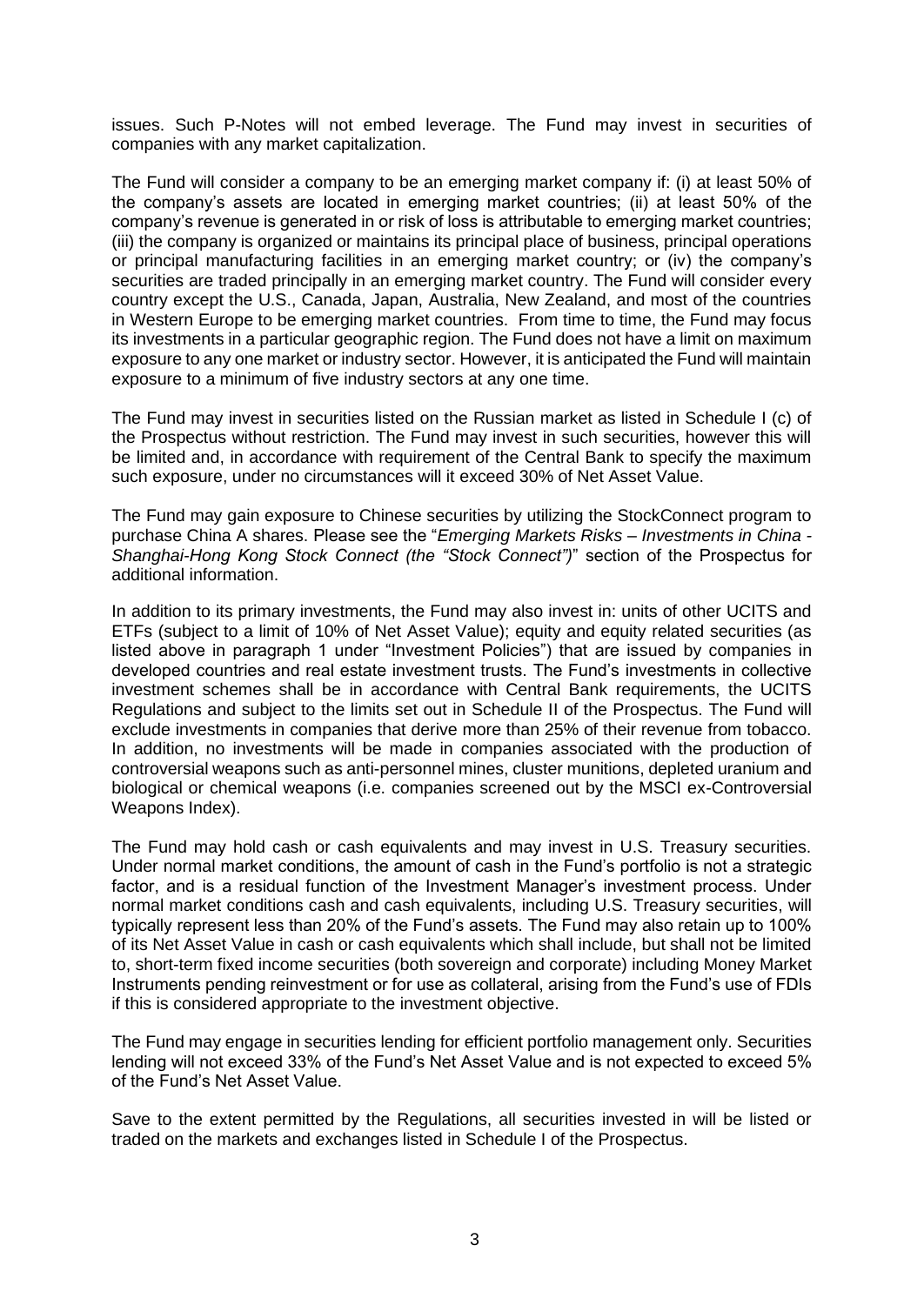This section should be read in conjunction with the "INVESTMENT RISKS AND SPECIAL CONSIDERATIONS" section of the Prospectus and in particular the risks associated with Investments in "*Emerging Markets*", "*Emerging Markets Risk – Russian Registration Risk*" and "*Emerging Markets Risks – Investments in China*".

The Fund is actively managed and is not constrained by any benchmark. However the Fund uses the MSCI Emerging Markets Index to compare performance. The MSCI Emerging Markets Index is also used as a benchmark for the purposes of the calculation of performance fees for Class P Shares of the Fund. Past performance against the Benchmark will be set out in the Key Investor Information Documents for the relevant Classes of the Fund once this information is available.

### **Investment Strategy**

In managing the Fund's investments, the Investment Manager will seek to capture the benefits of rising markets while limiting the risk of falling markets through full market cycles by combining a rigorous screening process with fundamental analyses to seek to identify and invest in companies that the Investment Manager believes have favourable long-term economic prospects. Specifically, the Investment Manager will seek to buy companies that it believes are reasonably priced, and have strong fundamental business characteristics, sustainable relative earnings growth, the ability to outperform peers over a full market cycle and whose securities will better sustain value in a market downturn, while the Investment Manager will seek to avoid investments in companies that it believes have low profit margins or unwarranted leverage, and companies that it believes are particularly cyclical, unpredictable or susceptible to rapid earnings declines. The Investment Manager may sell a company if it believes that the company's long-term competitive advantage or relative earnings growth prospects have deteriorated, or the Investment Manager has otherwise lost conviction in the company. The Investment Manager may also sell a company if the company has met its price target or is involved in a business combination (either merger or acquisition), if the Investment Manager identifies a more attractive investment opportunity, or wishes to reduce the Fund's exposure to the company or a particular country or geographic region.

The Investment Manager considers environmental, social and governance factors in its investment process when it believes such factors could be material to long term growth. Examples could include but are not limited to: existing or proposed environmental protection legislation; questionable labour practices at the company or through its supply chain or poor corporate governance. Further details are set out in the Prospectus.

# **INVESTMENT IN FDI AND RISK MANAGEMENT**

This section should be read in conjunction with the "USE OF FINANCIAL DERIVATIVE INSTRUMENTS" and "INVESTMENT RISKS AND SPECIAL CONSIDERATIONS: FDI Risk" sections in the Prospectus.

### **Use of FDI**

Subject to the UCITS Regulations and to the conditions and limits laid down by the Central Bank from time to time, the Fund may utilise exchange traded and OTC FDI for investment and hedging purposes.

In addition to investment in P-Notes as described under Investment Policy above, the Fund may use currency forward contracts (including non-deliverable currency forward contracts), currency futures, currency options and equity index futures (futures on major market indices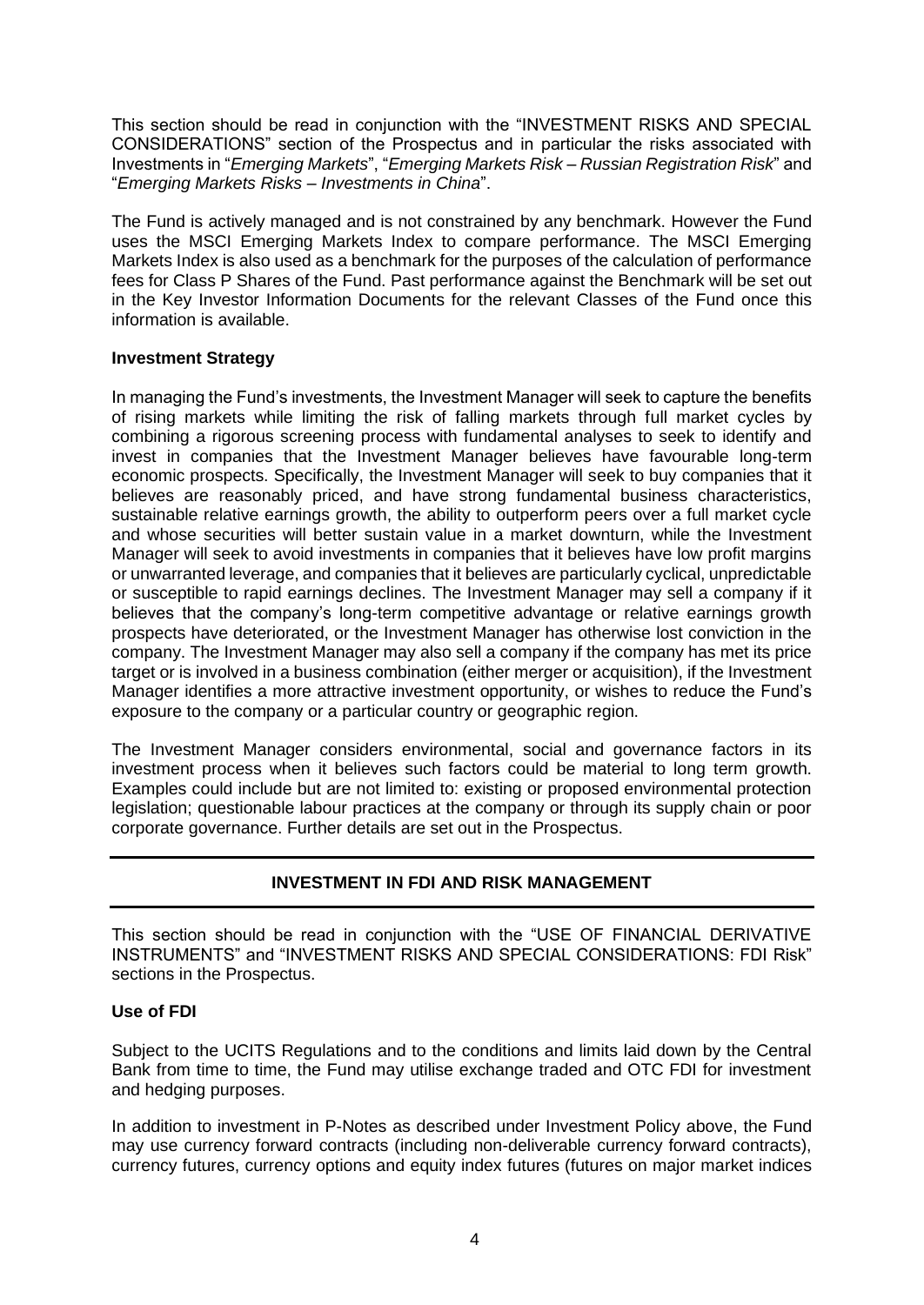such as the S&P 500 or Russell 1000 Index) for hedging, including protecting the Fund's unrealised gains by hedging against possible adverse fluctuations in the securities markets or changes in interest rates or currency exchange rates that may reduce the market value of the Fund's investment portfolio and for Hedged Share Classes of the Fund. Where the Fund invests in FDIs that are based on financial indices, these indices will be consistent with the investment policies of the Fund as well as the requirements of the Central Bank and generally will not be rebalanced more frequently than monthly. It is not anticipated that such rebalancing will increase Fund costs or impact the Fund's ability to comply with its investment restrictions.

The Fund may also utilise repurchase agreements and engage in stock lending for efficient portfolio management purposes only. The maximum exposure of the Fund's assets to repurchase agreements shall not exceed 20% of Net Asset Value and is not expected to exceed 5% of Net Asset Value. Detailed descriptions of these FDIs are set out in the Prospectus under the "Use of Financial Derivative Instruments" section.

The FDI which the Fund utilises may be used for hedging purposes at portfolio level including, hedging of interest rate and credit rate exposures, arising from the risk that the value of a security will be significantly or disproportionately impacted by changes to interest rates, and hedging currency exposures arising from investments denominated in currencies other than the Base Currency. Currency hedging is also utilised to hedge against possible adverse fluctuations in currency exchange rates that may impact on Classes denominated in currencies other than the Base Currency.

Details of the FDIs used are set out in the Prospectus under the "USE OF FINANCIAL DERIVATIVE INSTRUMENTS" section.

The risks attached to the use of FDI by the Fund are set in the "INVESTMENT RISK AND SPECIAL CONSIDERATIONS" section of the Prospectus.

#### **Risk Management**

The Manager operates a risk management process on behalf of the Fund in relation to its use of FDIs, details of which are set out in the Prospectus under the "USE OF FINANCIAL DERIVATIVE INSTRUMENTS: Risk Management" section.

Based on the nature of the FDI utilised, the Fund utilises the commitment approach methodology for calculation of its global exposure. The leverage exposure of the Fund through the use of FDIs will not exceed 100% of the Fund's Net Asset Value, as measured using the commitment approach.

Information on FDIs used for the Fund will be included in the ICAV's semi-annual and annual reports and accounts. The ICAV will also provide information to Shareholders on request on the Risk Management Process employed by the Manager on the Fund's behalf, including details of the quantitative limits applied and information on the risk and yield characteristics of the main categories of investments held on behalf of the Fund.

### **Base Currency**

The Base Currency of the Fund is USD.

### **Investment Restrictions and Risk Management**

The general investment restrictions as set out in the "INVESTMENT RESTRICTIONS" section of the Prospectus shall apply. The Fund will only invest in assets that are permitted under the Regulations.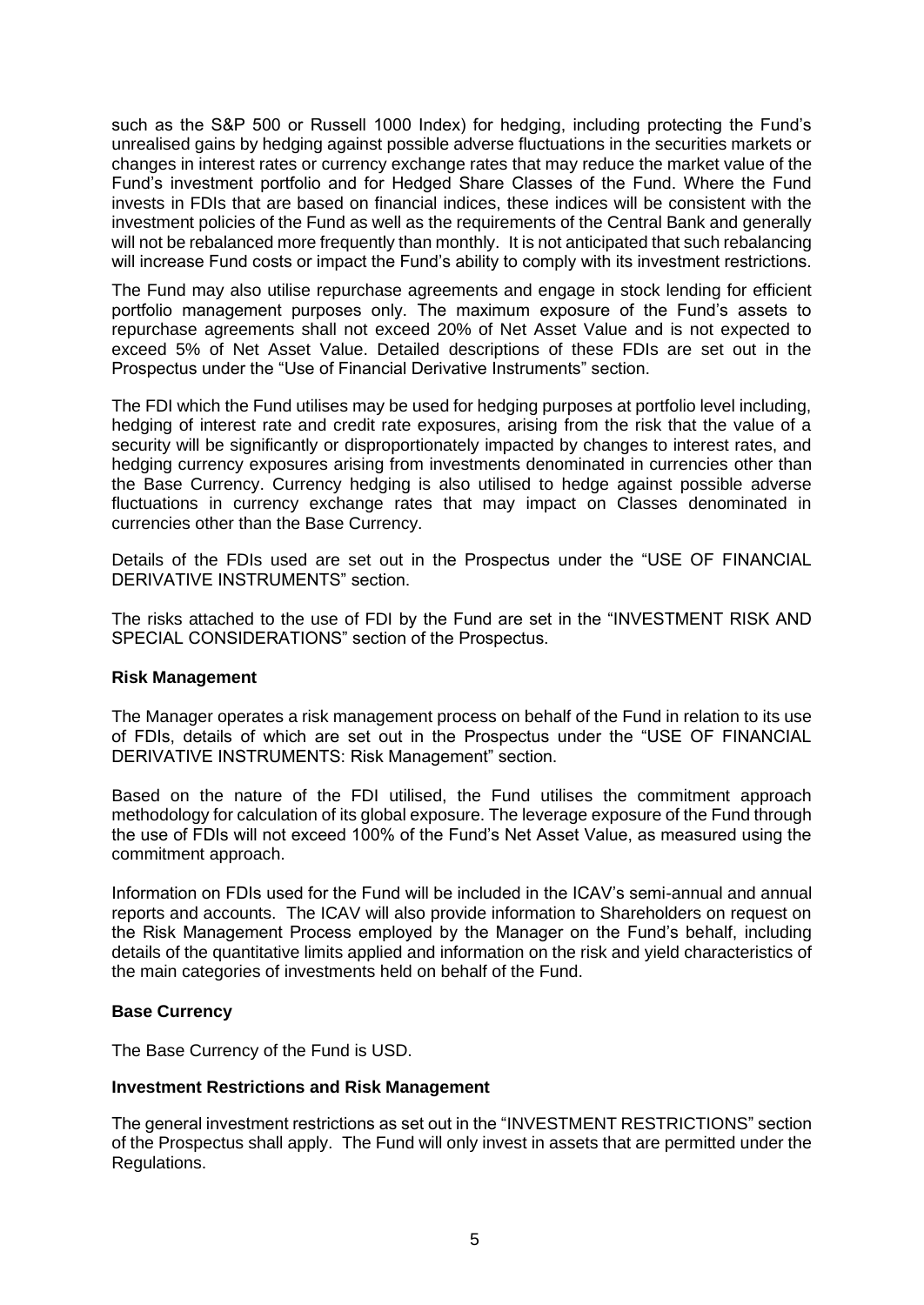# **Profile of a Typical Investor**

An investment in the Fund is suitable for investors seeking capital appreciation and that are prepared to accept a moderate to high level of volatility. As with any investment in emerging markets volatility will be relatively high on an absolute basis when compared with established markets, however the level of volatility is anticipated to be moderate when compared to similarly focused geographical strategies. Investors should be prepared to maintain a longterm investment in the Fund.

# **RISK FACTORS**

Investment in the Fund carries with it a degree of risk including, but not limited to, the risks described in the "INVESTMENT RISKS AND SPECIAL CONSIDERATIONS" section of the Prospectus. Investing in the Fund implies (without limitation) the following risk factors which are listed in the same order as in the Prospectus: Active Management Risk; Currency Risk; Depository Receipts Risk; Emerging Markets Risk; Stock Connect Investing Risk; Equity Securities Risk; Geographic Focus Risk; Initial Public Offering Risk; Investment Style Risk; Investment Management Risk; Investment Manager Risk; Investment Style Risk; Large Capitalization Company Risk; Large Purchase and Redemption Risk; Illiquidity Risk; Market Risk; New Fund Risk; P-Notes Risk and Small- and Mid-Capitalization Company Risk. These investment risks are not purported to be exhaustive and potential investors should review the Prospectus and this Supplement carefully and consult with their professional advisers before making an application for Shares. There can be no assurance that the Fund will achieve its investment objective.

# **FEES AND EXPENSES**

**The Fund shall bear its attributable portion of the fees and operating expenses of the ICAV. The fees and operating expenses of the ICAV are set out in detail under the "FEES AND EXPENSES" section in the Prospectus.** 

### **Establishment Costs**

The Fund shall bear its attributable proportion of the establishment costs of the ICAV as set out in the "FEES AND EXPENSES: Establishment Costs" section in the Prospectus.

### **Management Fee**

The ICAV will pay to the Manager an annual management fee which will be payable monthly in arrears at the rate of 0.04% per annum of the Net Asset Value of the ICAV for ICAV assets under management from €0 to €500 million, 0.02% per annum of the Net Asset Value of the ICAV for ICAV assets under management from €500 million to €1 billion and 0.01% per annum of the Net Asset Value of the ICAV for ICAV assets under management over €1 billion, as at the Valuation Point in respect of each Dealing Day subject to a minimum annual management fee of up to €100,000 per annum.

#### **Investment Management Fee**

Under the Investment Management Agreement, the ICAV will pay to the Investment Manager a fee at an annual rate equal to the percentage of the daily Net Asset Value of the relevant Class of the Fund as set out in the Schedule to this Supplement (the "Investment Management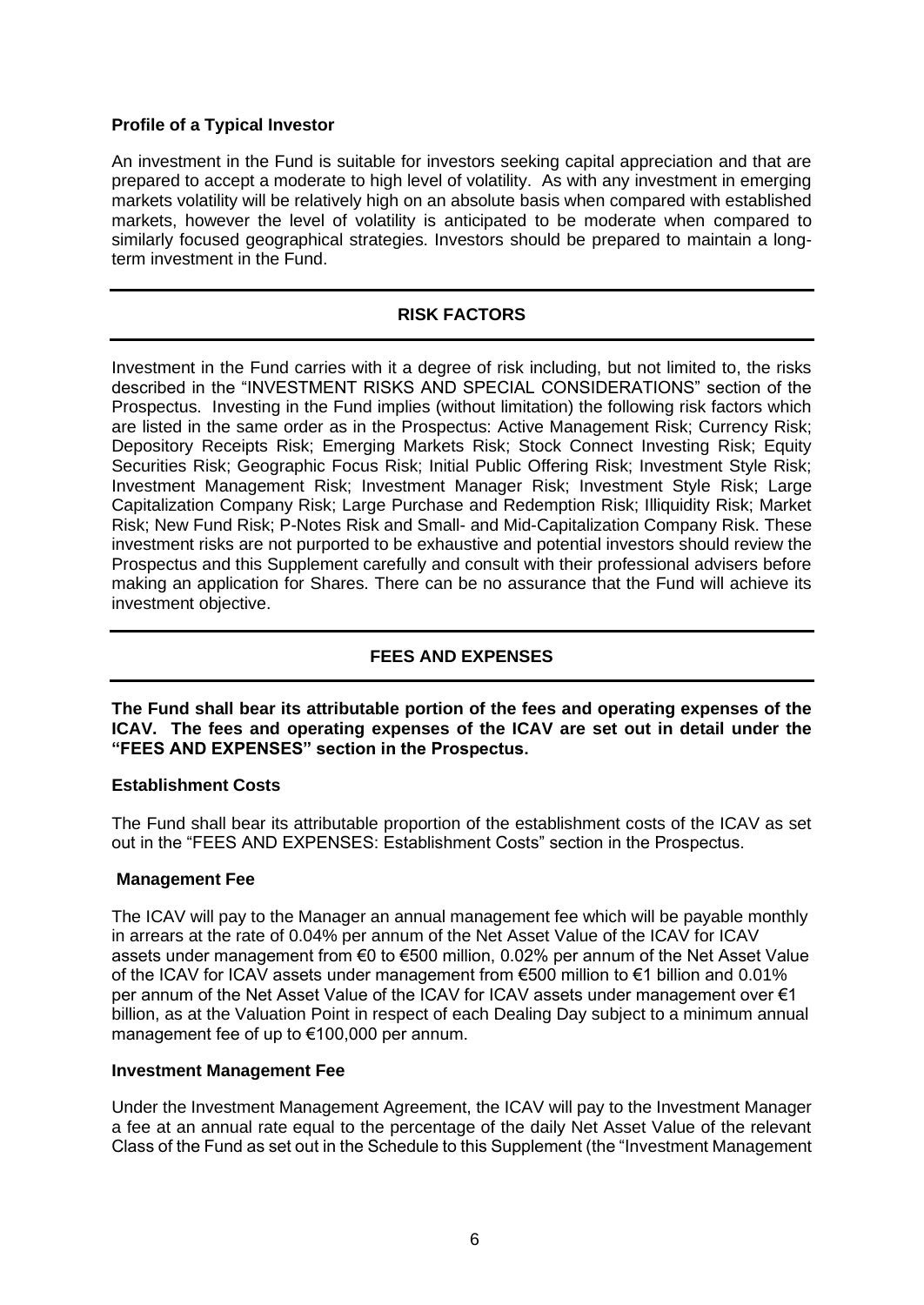Fee"). The Investment Management Fee shall accrue daily and be calculated and payable monthly in arrears.

The Investment Manager shall be entitled to be reimbursed for its reasonable vouched out-ofpocket expenses. Where the Investment Manager's expenses are attributable to the ICAV as a whole, they will be borne on a pro rata basis by the Fund.

The Investment Manager (or any related person) may from time to time and at its sole discretion and out of its own resources decide to waive some or all of its Investment Management Fee and/or performance fee applicable to a specific Class or the Fund as a whole or it may share, or rebate some or all of such fees with/to intermediaries or Shareholders (any such rebates or fee sharing will take place outside of the Fund). Any waiver by the Investment Manager shall be in accordance with Central Bank requirements.

The Investment Manager has committed to waive fees and/or reimburse the Fund any expenses in order to keep each of the Fund's Share Classes' total operating expenses (excluding interest, taxes, brokerage commissions, transactional expenses, foreign exchange costs and non-routine expenses or share class specific expenses i.e Performance Fees (collectively, "Excluded Expenses")) from exceeding the percentage per annum of the Net Asset Value of the Fund ("Expense Limitation") as set out in the column headed "Expense Limitation (%)" in the Schedule to this Supplement.

The Expense Limitation will have the effect of lowering the Fund's overall expense ratio and increasing the yield or investment return to the Shareholders.

MiFID related Explicit and Implicit costs associated with the portfolio transactions are available upon request.

### **Distributors' Fees and Expenses**

The Fund will pay to the Distributors and any Distribution Agents, out of the Investment Management Fee, such proportion of the Investment Management Fee as the Investment Manager may direct, where appropriate and unless otherwise disclosed.

In addition, each Distributor shall be entitled to be reimbursed its reasonable vouched out-ofpocket expenses. Each Fund shall bear pro rata its share of such out-of-pocket expenses.

#### **Depositary Fee**

The Depositary shall be entitled to receive out of the assets of the Fund an annual depositary fee, accrued at each Valuation Point and payable monthly in arrears, which shall not exceed 0.03% per annum of the Net Asset Value of the Fund subject to a minimum annual depositary fee of up to €35,000 per annum (plus VAT, if any) thereon.

In addition, the Fund shall pay or reimburse the depositary in respect of all reasonable and properly vouched out–of-pocket expenses incurred by it, including (without limitation) all charges for postage, telephone and faxing incurred by the Depositary in the performance of duties hereunder.

The Depositary shall also be entitled to be repaid the fees, transaction charges and expenses of any sub-custodian appointed by it, which shall be at normal commercial rates and subject to minimum annual custody fee of up to €30,000 per Fund (plus VAT, if any) thereon.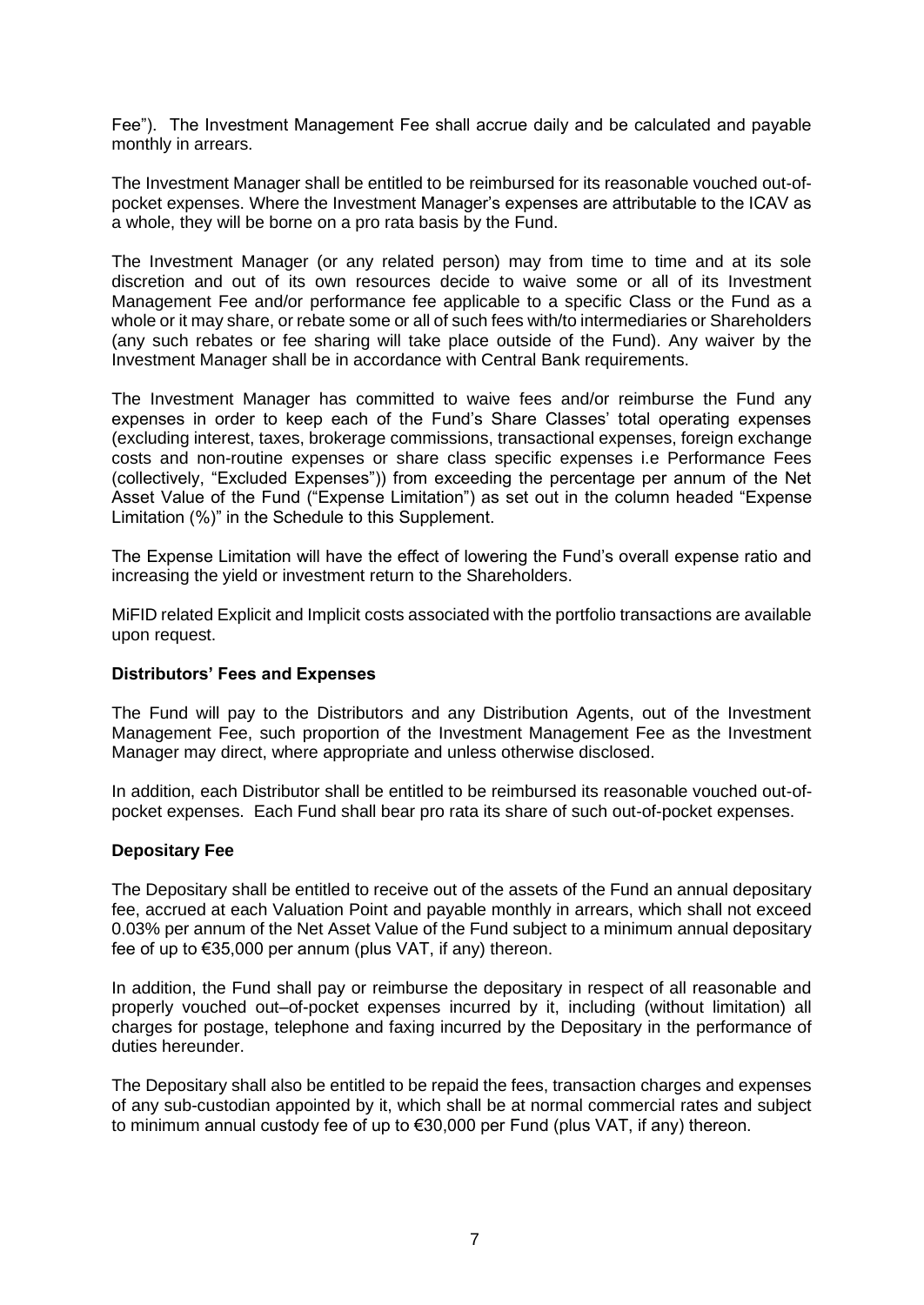### **Administrator Fee**

The Administrator is entitled to receive out of the assets of the Fund a fee at an annual rate which will not exceed 0.10% per annum of the Net Asset Value of the Fund, subject to a minimum fee of up to €120,000 per annum per Fund (plus any applicable taxes). This fee accrues and is calculated on each Dealing Day and payable monthly in arrears.

The Administrator is also entitled to charge an annual fee to the Fund of up to  $\epsilon$ 7,500 for the preparation of the annual financial statements. In addition, the Administrator is also entitled to charge to the Fund all agreed fees and transaction charges, at normal commercial rates, together with reasonable out-of-pocket expenses (plus any applicable taxes), it incurs on behalf of the Fund in the performance of its duties under the Administration Agreement, which shall be payable monthly in arrears.

### **Performance Fee**

In addition to the Investment Management Fee, the Investment Manager is entitled to a performance fee (the "Performance Fee") in relation to certain Classes of the Fund. The Performance Fee will currently only be payable out of the net assets attributable to Class P of the Fund. It is confirmed that the MSCI Emerging Markets Index, which the Performance Fee is based on, is consistent with the investment policy of the Fund and the ICAV.

The Performance Fee shall be calculated and shall accrue at the Valuation Point and the accrual will be reflected in the Net Asset Value per Share of the Fund. The performance period of the Fund is every 12 months ending on the last Business Day of each calendar year (the "Performance Period"). The first Performance Period shall begin at the end of the Initial Offer Period of the Class and shall finish on 31 December, or the last Business Day, in the following calendar year. Subsequent Performance Periods shall commence on the next Business Day and end on the last Business Day of that next calendar year.

The Performance Fee, if any, shall crystallise on the last Valuation Point of each Performance Period and shall become payable to and be credited to the Investment Manager. The payment of the Performance Fee, if any, will be paid annually in arrears as soon as practicable, and typically within 30 calendar days, after the close of business on the Business Day following the end of the relevant Performance Period.

The Performance Fee for all relevant Classes subject to such a Fee for each Performance Period shall be equal to 20% of the amount, if any, by which the Net Asset Value before Performance Fee accrual (to the extent it is in Shareholders' best interests) of the Class exceeds the Indexed Net Asset Value of the Class on the last Business Day of the Performance Period. In addition, the Performance Fee with respect to any redemptions of Shares during the Performance Period will crystallise in due proportions on the relevant Dealing Day and shall become payable to and credited to the Investment Manager. The payment of the Performance Fee, if any, will typically be paid within 14 days of redemption date.

For un-hedged classes the Benchmark will be converted to the local currency of the class.

For the avoidance of doubt any underperformance versus the benchmark must be recouped before any additional Performance Fee will accrue in subsequent Performance Periods. Further, a Performance Fee will only be paid on the amount by which the Net Asset Value exceeds the Indexed Net Asset Value of the Fund. However, a Performance Fee will accrue even when shares in a relevant Class of the Fund experience a decline in value over a Performance Period that is less than the decline of the Indexed Net Asset Value of the Fund over the period.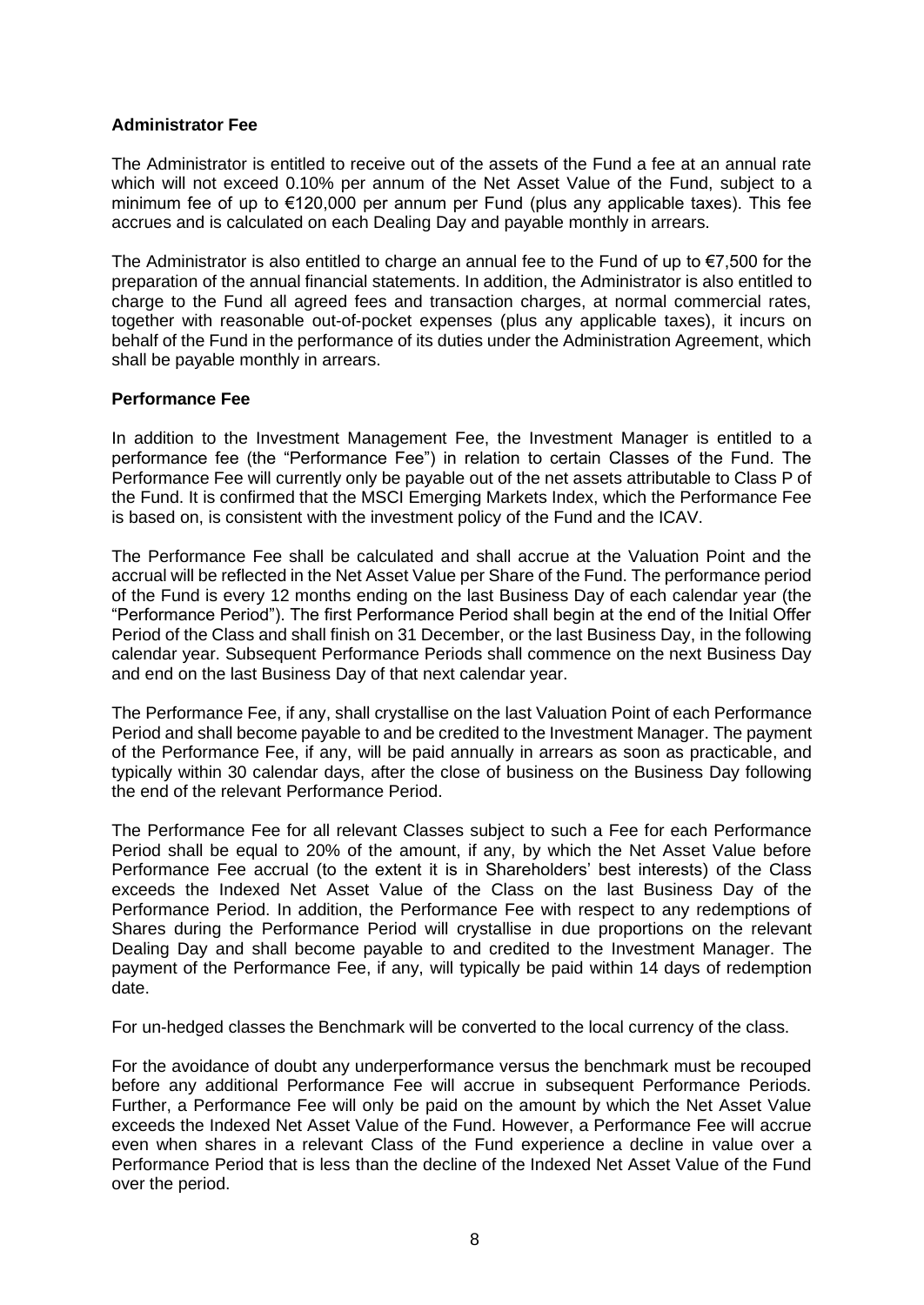Performance fees will be payable on increases in the Net Asset Value in accordance with the methodology set out in this section even where these reflect general market movements of underlying assets in the Fund's portfolio. However as the methodology includes a Benchmark rate any such fees would only be payable on increases above this, which represent outperformance or "alpha" Performance Fees are also payable on realised and unrealised capital gains taking into account realised and unrealised losses. Consequently, Performance Fees may be paid on unrealised gains, which may subsequently never be realised. Whilst the key objectives of the Performance Fee are to further strengthen the alignment of interest between the Investment Manager and Shareholders and to reward outperformance, the charging of a Performance Fee, if any, shall reduce the investment return of the relevant Shareholders.

Please refer to the "Share Classes" section of the Prospectus for an example of the calculation of the Performance Fee. The tabulation is provided as an illustration for information only. The tabulation does not constitute any warranty as to success and is qualified in its entirety by the express provisions of the Prospectus and this Supplement.

The Depositary shall verify the calculation and payment of the Performance Fee, which shall not be open to manipulation.

# **SUBSCRIPTIONS**

#### **Purchase of Shares**

Full details on how to purchase Shares are set out in the "ADMINISTRATION OF THE ICAV: Subscription Procedure" section of the Prospectus.

Details in relation to the Class Currency, investment management fee, Initial Offer Price, minimum initial investment and any minimum holding and minimum subsequent subscription amount are set out in the Schedule to this Supplement. The Directors may, in their discretion, waive the minimum amounts either generally or in relation to any specific subscriptions.

The Investment Manager is authorised by the Directors to instruct the Administrator to accept subscriptions in relation to the Fund notwithstanding that the amount subscribed for may fall below the minimum initial investment and minimum holding as set out in the Schedule to this Supplement.

#### *Initial Offer Period*

Class A EUR Accumulating Shares, Class A GBP Accumulating Shares, Class A USD Accumulating Shares, Class F EUR Accumulating Shares, Class F GBP Accumulating Shares, Class F USD Accumulating Shares, Class I CHF Accumulating Shares, Class I EUR Accumulating Shares, Class I GBP Accumulating Shares, Class I NOK Accumulating Shares, Class I USD Accumulating Shares, Class R EUR Accumulating, Class R GBP Accumulating Shares, Class R USD Accumulating Shares, Class S EUR Accumulating Shares, Class S GBP Distributing Shares, Class S GBP Accumulating Shares and Class S USD Accumulating Shares are currently available for subscription at prices calculated with reference to the Net Asset Value per Share.

For the remaining Classes of Shares the initial offer period for the Fund shall begin on the Business Day after the date of this Supplement and conclude upon the earlier of: (i) the first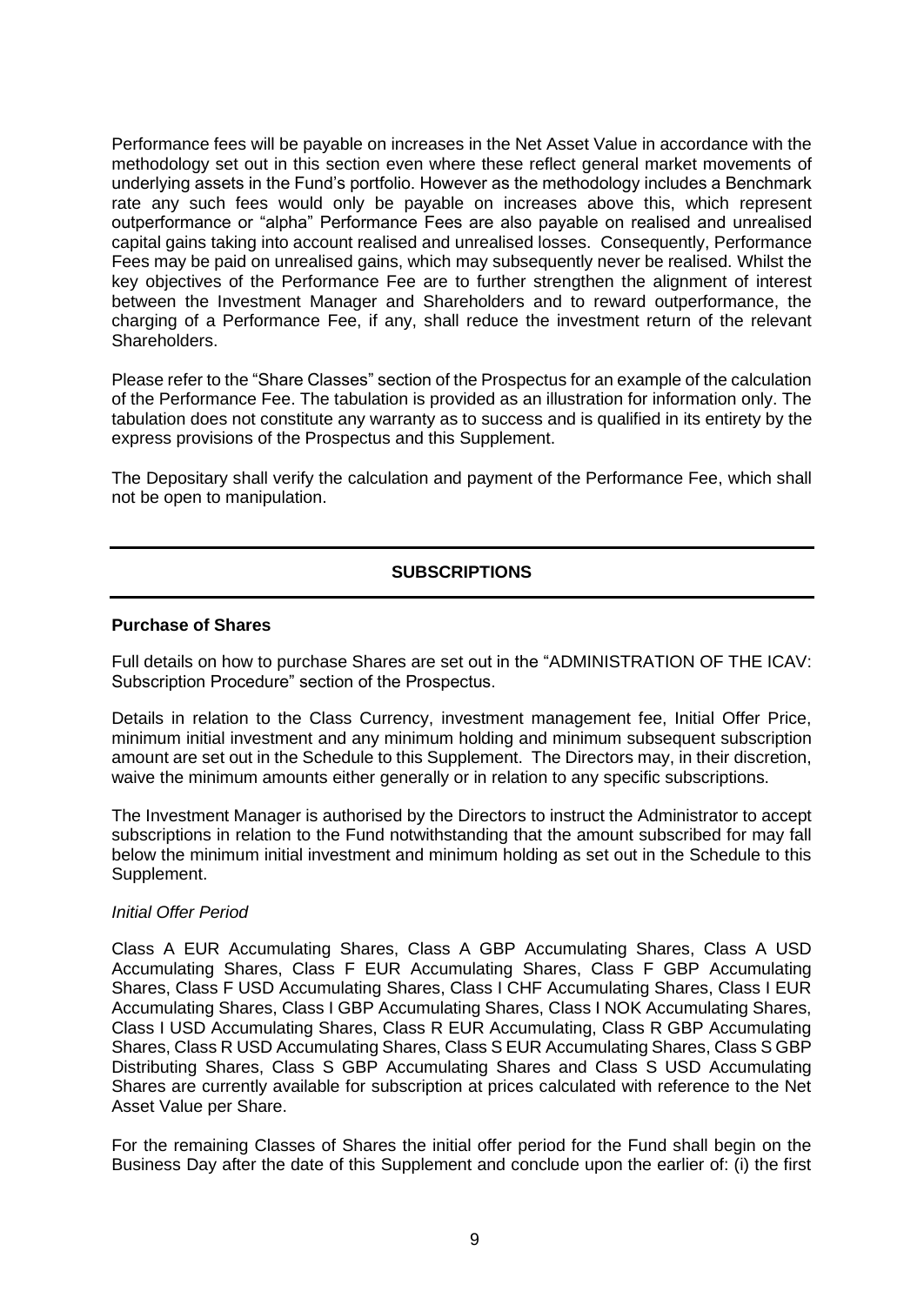investment by a Shareholder in such Class; or (ii) 5:30 pm (Dublin time) on 14 June 2022 (the "Closing Date").

Investors may apply to subscribe for Shares during the initial offer period at the Initial Offer Price for each Class as set out in the Schedule to this Supplement.

During the initial offer period, subscriptions may be made by way of signed Subscription Forms, duly completed in accordance with the instructions contained in the Subscription Form, or by such other electronic means as the Directors and the Administrator shall approve by the Closing Date.

Subscriptions will be accepted once a signed Subscription Form and all supporting anti-money laundering documentation has been sent by facsimile (or other electronic means) and the original Subscription Form to follow by post promptly. Subscription monies should be paid to the account specified in the Subscription Form (or such other form specified by the Administrator) so as to be received in cleared funds no later than three Business Days after the relevant Dealing Deadline (or such other time as may be agreed with the Administrator and notified to Shareholders), provided that the Fund reserves the right to defer the issue of Shares until receipt of subscription monies by the Fund.

#### *Following the Initial Offer Period*

Following the close of the initial offer period, all applications for Shares must be received by the Dealing Deadline in the manner set out in the "ADMINISTRATION OF THE COMPANY: Subscriptions Following the Initial Offer Period" and "Subscription Procedure" sections of the Prospectus.

#### **REDEMPTIONS**

#### **How to Redeem Shares**

Requests for redemption of Shares should be addressed to the ICAV c/o the Administrator and may be made in writing, by fax or such other electronic means as the Directors and the Administrator shall agree, by way of a signed redemption request provided that the Shareholder name and account number which the redemption request has been received corresponds to that listed as the Shareholder of record registered with the Administrator.

Shares in the Fund may be redeemed on every Dealing Day at the Net Asset Value per Share of the relevant Class. Further details are set out in the "ADMINISTRATION OF THE COMPANY: How to Redeem Shares" section of the Prospectus.

Redemption proceeds in respect of Shares will be paid within three Business Days of the relevant Dealing Day save in exceptional circumstances provided that all the required documentation has been furnished to and received by the Administrator.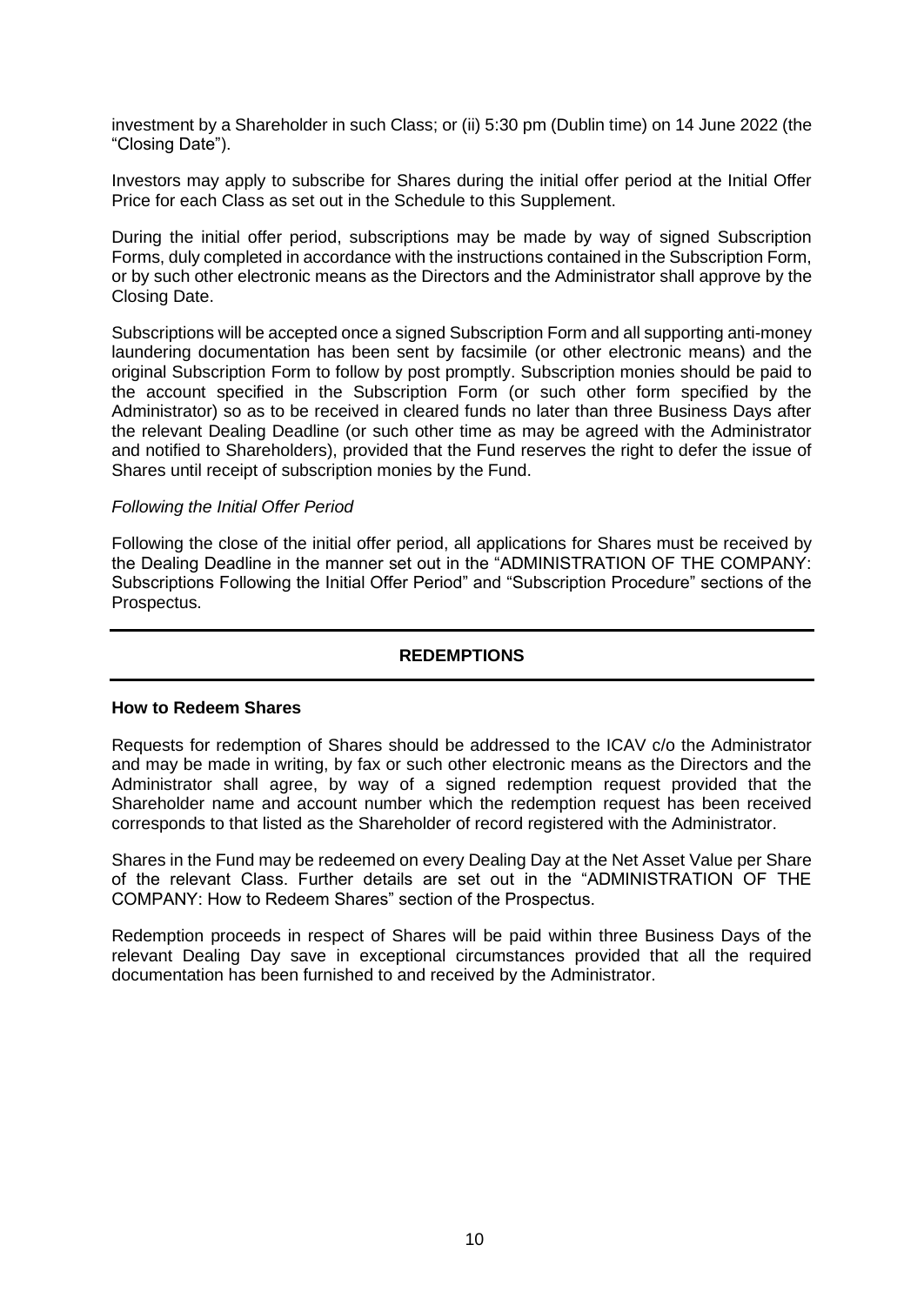# **SCHEDULE**

# **Subscription and Fee Information**

| <b>Class</b>                                      | Investment<br><b>Management</b><br>Fee (%) | <b>Initial</b><br>Offer<br>Price* | <b>Minimum</b><br><b>Initial</b><br>Investment<br>and Minimum<br><b>Holding</b> | <b>Minimum</b><br><b>Subsequent</b><br><b>Subscription</b><br><b>Amount</b> | <b>Currency</b>       | <b>Initial Sales</b><br>Charge<br>(Up to %) | <b>Expense</b><br>Limitation<br>(%) |
|---------------------------------------------------|--------------------------------------------|-----------------------------------|---------------------------------------------------------------------------------|-----------------------------------------------------------------------------|-----------------------|---------------------------------------------|-------------------------------------|
| Class A<br>CAD<br>Accumulating                    | 1.50                                       | CAD<br>10                         | CAD 1,000                                                                       | <b>CAD 50</b>                                                               | Canadian<br>Dollar    | Up to 5%                                    | 1.65                                |
| Class A<br>CAD<br>Accumulating<br>(hedged)        | 1.50                                       | CAD<br>10                         | CAD 1,000                                                                       | <b>CAD 50</b>                                                               | Canadian<br>Dollar    | Up to 5%                                    | 1.65                                |
| Class A<br>CAD<br>Distributing                    | 1.50                                       | CAD<br>10                         | CAD 1,000                                                                       | <b>CAD 50</b>                                                               | Canadian<br>Dollar    | Up to 5%                                    | 1.65                                |
| Class A<br>CAD<br>Distributing<br>(hedged)        | 1.50                                       | CAD<br>10                         | CAD 1,000                                                                       | <b>CAD 50</b>                                                               | Canadian<br>Dollar    | Up to 5%                                    | 1.65                                |
| Class A<br><b>CHF</b><br>Accumulating             | 1.50                                       | <b>CHF 10</b>                     | CHF 1,000                                                                       | <b>CHF 50</b>                                                               | Swiss<br>Franc        | Up to 5%                                    | 1.65                                |
| Class A<br><b>CHF</b><br>Accumulating<br>(hedged) | 1.50                                       | <b>CHF 10</b>                     | CHF 1,000                                                                       | <b>CHF 50</b>                                                               | <b>Swiss</b><br>Franc | Up to 5%                                    | 1.65                                |
| Class A<br><b>EUR</b><br>Accumulating             | 1.50                                       | N/A                               | EUR 1,000                                                                       | <b>EUR 50</b>                                                               | Euro                  | Up to 5%                                    | 1.65                                |
| Class A<br><b>EUR</b><br>Accumulating<br>(hedged) | 1.50                                       | Euro<br>10                        | EUR 1,000                                                                       | <b>EUR 50</b>                                                               | Euro                  | Up to 5%                                    | 1.65                                |
| Class A<br><b>GBP</b><br>Accumulating             | 1.50                                       | N/A                               | GBP 1,000                                                                       | <b>GBP 50</b>                                                               | <b>UK Pound</b>       | Up to 5%                                    | 1.65                                |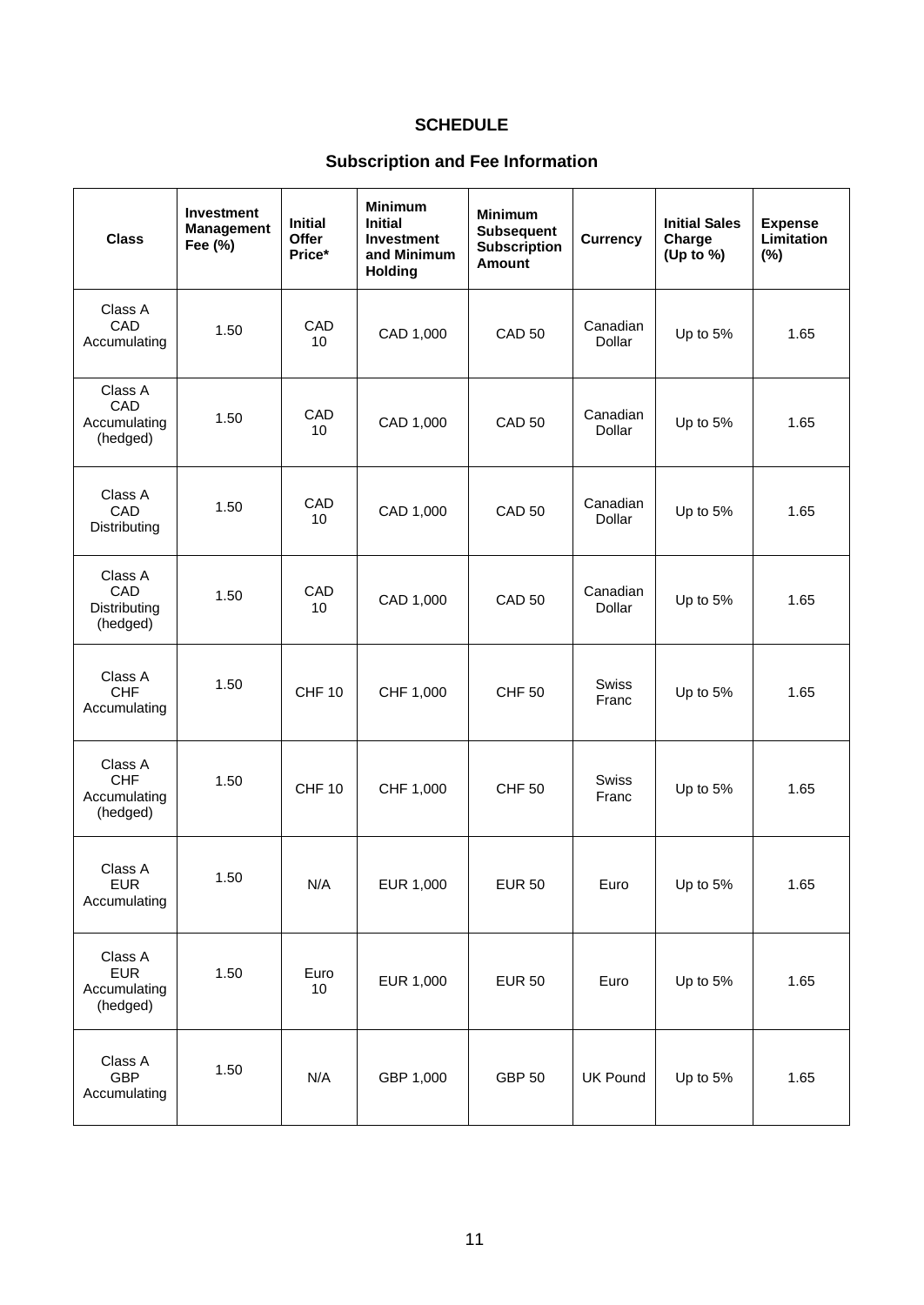| <b>Class</b>                                      | <b>Investment</b><br><b>Management</b><br>Fee (%) | <b>Initial</b><br>Offer<br>Price* | <b>Minimum</b><br><b>Initial</b><br><b>Investment</b><br>and Minimum<br><b>Holding</b> | <b>Minimum</b><br><b>Subsequent</b><br><b>Subscription</b><br><b>Amount</b> | <b>Currency</b>        | <b>Initial Sales</b><br>Charge<br>(Up to $%$ ) | <b>Expense</b><br>Limitation<br>(%) |
|---------------------------------------------------|---------------------------------------------------|-----------------------------------|----------------------------------------------------------------------------------------|-----------------------------------------------------------------------------|------------------------|------------------------------------------------|-------------------------------------|
| Class A<br><b>GBP</b><br>Accumulating<br>(hedged) | 1.50                                              | <b>GBP</b><br>10                  | GBP 1,000                                                                              | <b>GBP 50</b>                                                               | <b>UK Pound</b>        | Up to 5%                                       | 1.65                                |
| Class A<br><b>GBP</b><br>Distributing             | 1.50                                              | <b>GBP</b><br>10                  | GBP 1,000                                                                              | <b>GBP 50</b>                                                               | <b>UK Pound</b>        | Up to 5%                                       | 1.65                                |
| Class A<br><b>GBP</b><br>Distributing<br>(hedged) | 1.50                                              | <b>GBP</b><br>10                  | GBP 1,000                                                                              | <b>GBP 50</b>                                                               | <b>UK Pound</b>        | Up to 5%                                       | 1.65                                |
| Class A<br><b>JPY</b><br>Accumulating             | 1.50                                              | <b>JPY</b><br>1,000               | JPY 100,000                                                                            | JPY 5,000                                                                   | Japanese<br>Yen        | Up to 5%                                       | 1.65                                |
| Class A<br><b>JPY</b><br>Accumulating<br>(hedged) | 1.50                                              | <b>JPY</b><br>1,000               | JPY 100,000                                                                            | JPY 5,000                                                                   | Japanese<br>Yen        | Up to 5%                                       | 1.65                                |
| Class A<br><b>JPY</b><br>Distributing             | 1.50                                              | <b>JPY</b><br>1,000               | JPY 100,000                                                                            | JPY 5,000                                                                   | Japanese<br>Yen        | Up to 5%                                       | 1.65                                |
| Class A<br><b>JPY</b><br>Distributing<br>(hedged) | 1.50                                              | <b>JPY</b><br>1,000               | JPY 100,000                                                                            | JPY 5,000                                                                   | Japanese<br>Yen        | Up to 5%                                       | 1.65                                |
| Class A<br><b>NOK</b><br>Accumulating             | 1.50                                              | <b>NOK 100</b>                    | NOK 10,000                                                                             | <b>NOK 500</b>                                                              | Norwegia<br>n<br>Krone | Up to 5%                                       | 1.65                                |
| Class A<br><b>NOK</b><br>Accumulating<br>(Hedged) | 1.50                                              | <b>NOK 100</b>                    | NOK 10,000                                                                             | <b>NOK 500</b>                                                              | Norwegia<br>n<br>Krone | Up to 5%                                       | 1.65                                |
| Class A<br><b>USD</b><br>Accumulating             | 1.50                                              | N/A                               | USD 1,000                                                                              | <b>USD 50</b>                                                               | <b>US Dollar</b>       | Up to 5%                                       | 1.65                                |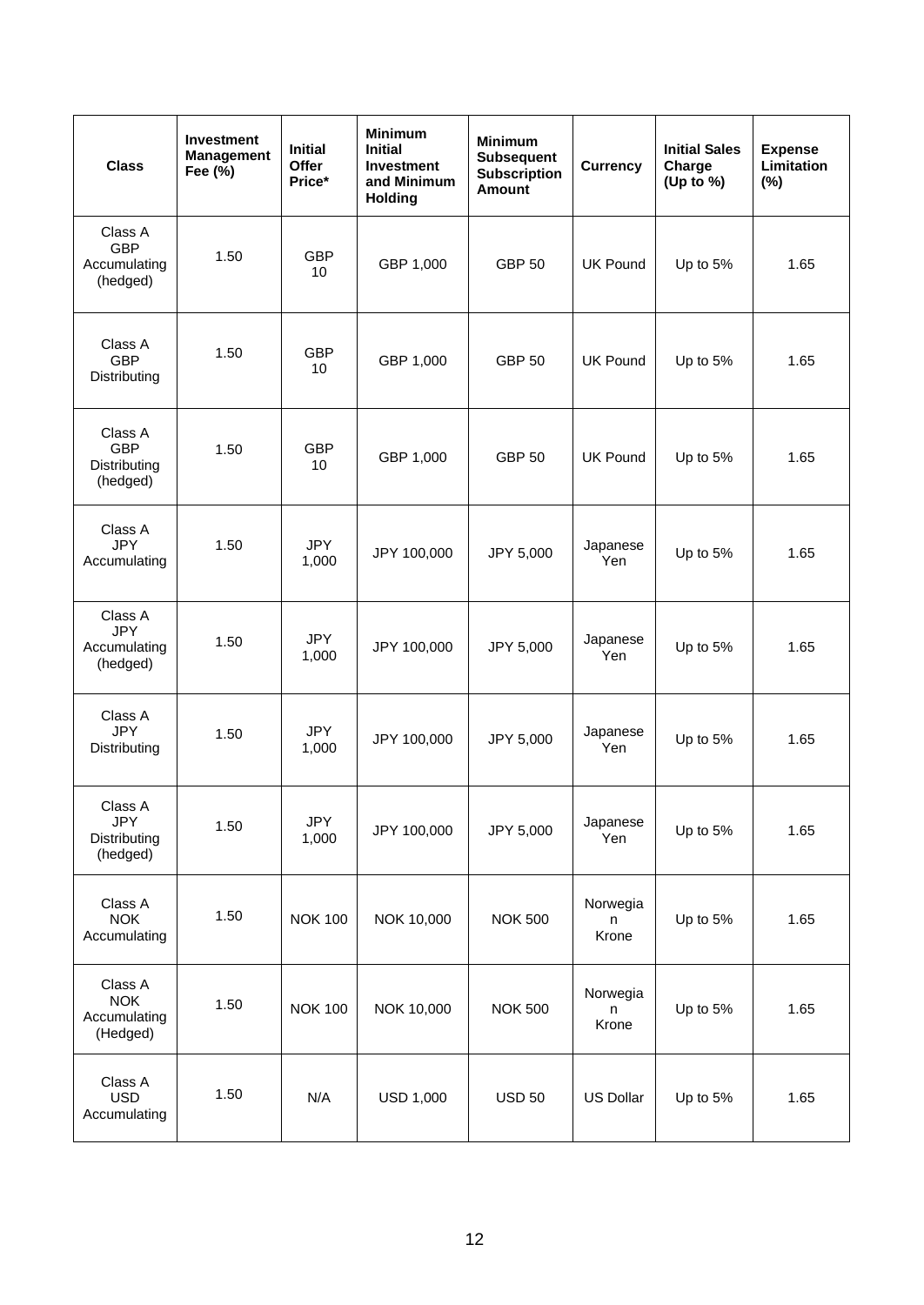| <b>Class</b>                                      | <b>Investment</b><br>Management<br>Fee (%) | Initial<br><b>Offer</b><br>Price* | <b>Minimum</b><br><b>Initial</b><br>Investment<br>and Minimum<br><b>Holding</b> | <b>Minimum</b><br><b>Subsequent</b><br><b>Subscription</b><br><b>Amount</b> | <b>Currency</b>    | <b>Initial Sales</b><br>Charge<br>(Up to $%$ ) | <b>Expense</b><br>Limitation<br>(%) |
|---------------------------------------------------|--------------------------------------------|-----------------------------------|---------------------------------------------------------------------------------|-----------------------------------------------------------------------------|--------------------|------------------------------------------------|-------------------------------------|
| Class F GBP<br>Accumulating                       | 1.15                                       | N/A                               | GBP 100,000                                                                     | GBP 50,000                                                                  | <b>UK Pound</b>    | Up to 5                                        | 1.30                                |
| Class F GBP<br>Distributing                       | 1.15                                       | <b>GBP 10</b>                     | GBP 100,000                                                                     | GBP 50,000                                                                  | <b>UK Pound</b>    | Up to 5                                        | 1.30                                |
| Class F EUR<br>Accumulating                       | 1.15                                       | N/A                               | EUR 100,000                                                                     | EUR 50,000                                                                  | Euro               | Up to 5                                        | 1.30                                |
| Class F USD<br>Accumulating                       | 1.15                                       | N/A                               | USD 100,000                                                                     | USD 50,000                                                                  | <b>US Dollar</b>   | Up to 5                                        | 1.30                                |
| Class I<br>CAD<br>Accumulating                    | 0.90                                       | CAD<br>10                         | CAD<br>1,000,000                                                                | CAD 100,000                                                                 | Canadian<br>Dollar | N/A                                            | 1.05                                |
| Class I<br>CAD<br>Accumulating<br>(hedged)        | 0.90                                       | CAD<br>10                         | CAD<br>1,000,000                                                                | CAD 100,000                                                                 | Canadian<br>Dollar | N/A                                            | 1.05                                |
| Class I<br>CAD<br>Distributing                    | 0.90                                       | CAD<br>10                         | CAD<br>1,000,000                                                                | CAD 100,000                                                                 | Canadian<br>Dollar | N/A                                            | 1.05                                |
| Class I<br>CAD<br>Distributing<br>(hedged)        | 0.90                                       | CAD<br>10                         | CAD<br>1,000,000                                                                | CAD 100,000                                                                 | Canadian<br>Dollar | N/A                                            | 1.05                                |
| Class I<br><b>CHF</b><br>Accumulating             | 0.90                                       | N/A                               | <b>CHF</b><br>1,000,000                                                         | CHF 100,000                                                                 | Swiss<br>Franc     | N/A                                            | 1.05                                |
| Class I<br><b>CHF</b><br>Accumulating<br>(hedged) | 0.90                                       | <b>CHF 10</b>                     | <b>CHF</b><br>1,000,000                                                         | CHF 100,000                                                                 | Swiss<br>Franc     | N/A                                            | 1.05                                |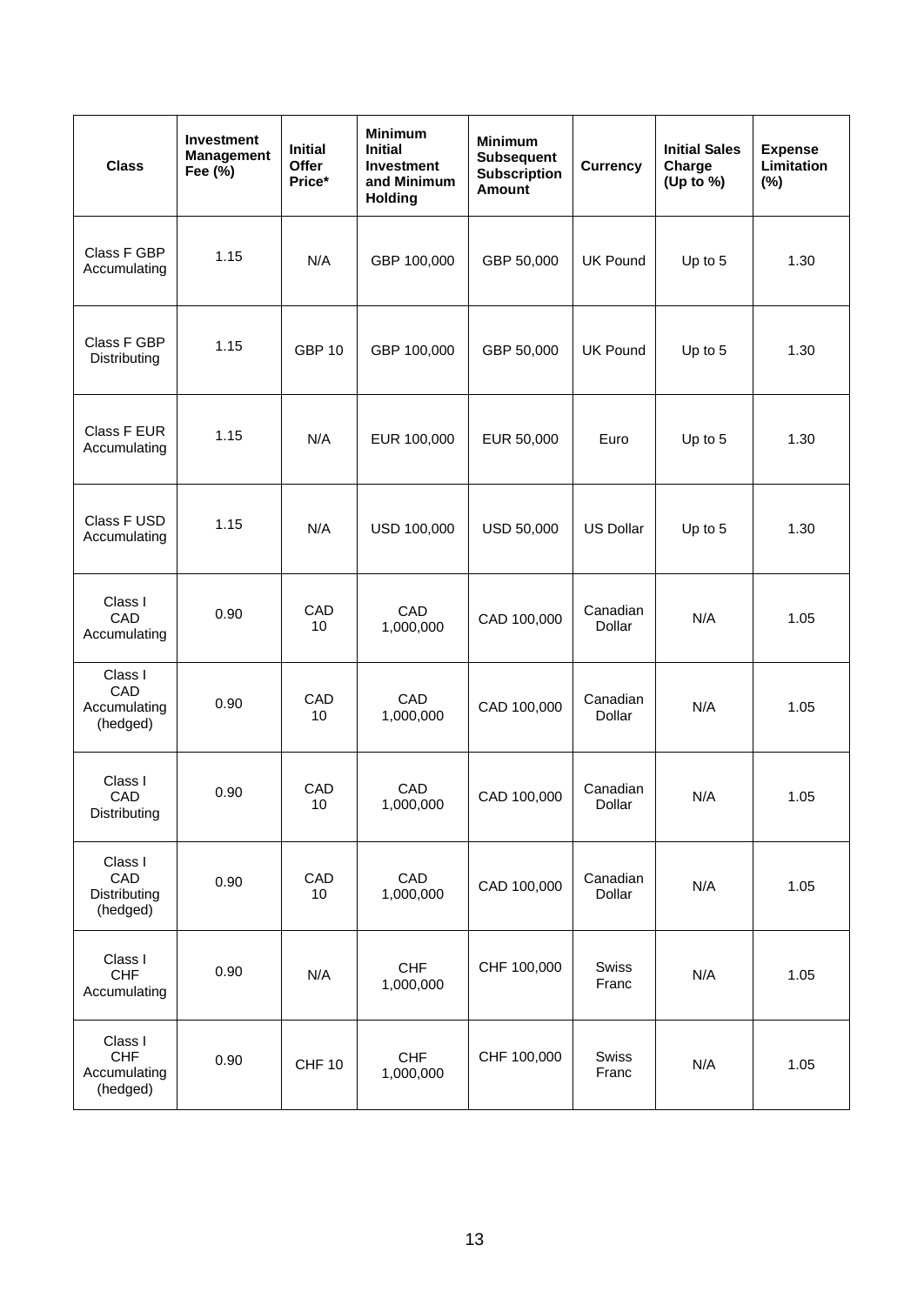| <b>Class</b>                                      | <b>Investment</b><br><b>Management</b><br>Fee (%) | <b>Initial</b><br><b>Offer</b><br>Price* | <b>Minimum</b><br><b>Initial</b><br><b>Investment</b><br>and Minimum<br><b>Holding</b> | <b>Minimum</b><br><b>Subsequent</b><br><b>Subscription</b><br>Amount | <b>Currency</b> | <b>Initial Sales</b><br>Charge<br>(Up to %) | <b>Expense</b><br>Limitation<br>(%) |
|---------------------------------------------------|---------------------------------------------------|------------------------------------------|----------------------------------------------------------------------------------------|----------------------------------------------------------------------|-----------------|---------------------------------------------|-------------------------------------|
| Class I<br><b>GBP</b><br>Accumulating             | 0.90                                              | N/A                                      | <b>GBP</b><br>1,000,000                                                                | GBP 100,000                                                          | <b>UK Pound</b> | N/A                                         | 1.05                                |
| Class I<br><b>GBP</b><br>Accumulating<br>(hedged) | 0.90                                              | <b>GBP</b><br>10                         | <b>GBP</b><br>1,000,000                                                                | GBP 100,000                                                          | <b>UK Pound</b> | N/A                                         | 1.05                                |
| Class I<br><b>GBP</b><br>Distributing             | 0.90                                              | <b>GBP</b><br>10                         | <b>GBP</b><br>1,000,000                                                                | GBP 100,000                                                          | <b>UK Pound</b> | N/A                                         | 1.05                                |
| Class I<br><b>GBP</b><br>Distributing<br>(hedged) | 0.90                                              | <b>GBP</b><br>10                         | <b>GBP</b><br>1,000,000                                                                | GBP 100,000                                                          | <b>UK Pound</b> | N/A                                         | 1.05                                |
| Class I<br><b>EUR</b><br>Accumulating             | 0.90                                              | N/A                                      | Euro<br>1,000,000                                                                      | Euro 100,000                                                         | Euro            | N/A                                         | 1.05                                |
| Class I<br><b>EUR</b><br>Accumulating<br>(hedged) | 0.90                                              | Euro<br>10                               | Euro<br>1,000,000                                                                      | Euro 100,000                                                         | Euro            | N/A                                         | 1.05                                |
| Class I<br><b>JPY</b><br>Accumulating             | 0.90                                              | <b>JPY</b><br>1,000                      | <b>JPY</b><br>100,000,000                                                              | <b>JPY</b><br>10,000,000                                             | Japanese<br>Yen | N/A                                         | 1.05                                |
| Class I<br><b>JPY</b><br>Accumulating<br>(hedged) | 0.90                                              | <b>JPY</b><br>1,000                      | <b>JPY</b><br>100,000,000                                                              | <b>JPY</b><br>10,000,000                                             | Japanese<br>Yen | N/A                                         | 1.05                                |
| Class I<br><b>JPY</b><br>Distributing             | 0.90                                              | <b>JPY</b><br>1,000                      | <b>JPY</b><br>100,000,000                                                              | <b>JPY</b><br>10,000,000                                             | Japanese<br>Yen | N/A                                         | 1.05                                |
| Class I<br><b>JPY</b><br>Distributing<br>(hedged) | 0.90                                              | <b>JPY</b><br>1,000                      | <b>JPY</b><br>100,000,000                                                              | <b>JPY</b><br>10,000,000                                             | Japanese<br>Yen | N/A                                         | 1.05                                |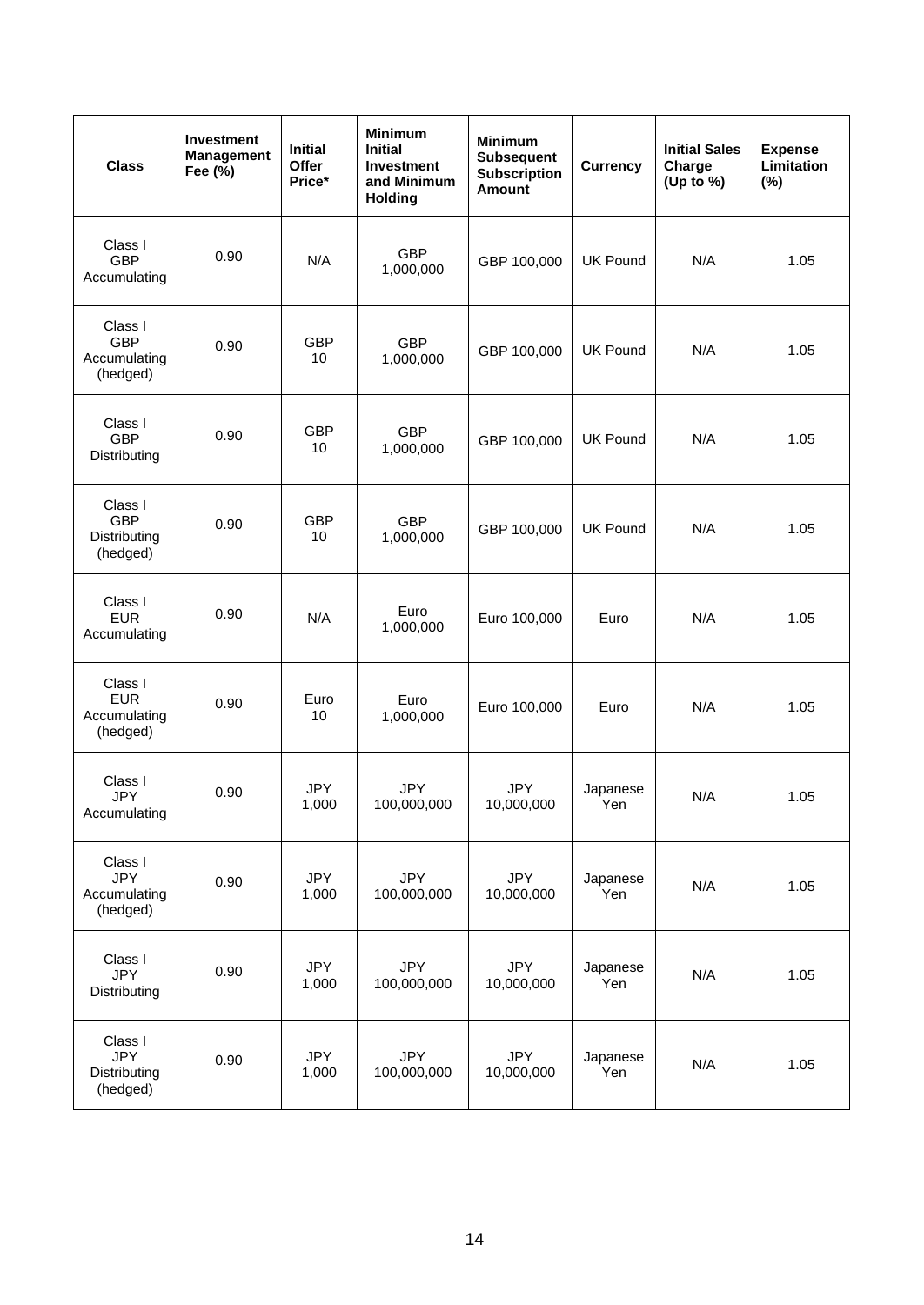| <b>Class</b>                                      | <b>Investment</b><br>Management<br>Fee (%) | <b>Initial</b><br><b>Offer</b><br>Price* | <b>Minimum</b><br><b>Initial</b><br><b>Investment</b><br>and Minimum<br><b>Holding</b> | <b>Minimum</b><br><b>Subsequent</b><br><b>Subscription</b><br><b>Amount</b> | <b>Currency</b>     | <b>Initial Sales</b><br>Charge<br>(Up to %) | <b>Expense</b><br>Limitation<br>(%) |
|---------------------------------------------------|--------------------------------------------|------------------------------------------|----------------------------------------------------------------------------------------|-----------------------------------------------------------------------------|---------------------|---------------------------------------------|-------------------------------------|
| Class I<br><b>NOK</b><br>Accumulating             | 0.90                                       | N/A                                      | <b>NOK</b><br>10,000,000                                                               | <b>NOK</b><br>1,000,000                                                     | Norwegia<br>n Krone | N/A                                         | 1.05                                |
| Class I<br><b>NOK</b><br>Accumulating<br>(hedged) | 0.90                                       | <b>NOK 100</b>                           | <b>NOK</b><br>10,000,000                                                               | <b>NOK</b><br>1,000,000                                                     | Norwegia<br>n Krone | N/A                                         | 1.05                                |
| Class I<br><b>USD</b><br>Accumulating             | 0.90                                       | N/A                                      | <b>USD</b><br>1,000,000                                                                | USD 100,000                                                                 | <b>US Dollar</b>    | N/A                                         | 1.05                                |
| Class P<br>CAD<br>Accumulating                    | 0.40                                       | CAD <sub>10</sub>                        | CAD<br>1,000,000                                                                       | CAD 100,000                                                                 | Canadian<br>Dollar  | N/A                                         | 0.55                                |
| Class P<br>CAD<br>Accumulating<br>(hedged)        | 0.40                                       | CAD <sub>10</sub>                        | CAD<br>1,000,000                                                                       | CAD 100,000                                                                 | Canadian<br>Dollar  | N/A                                         | 0.55                                |
| Class P<br>CAD<br>Distributing                    | 0.40                                       | <b>CAD 10</b>                            | CAD<br>1,000,000                                                                       | CAD 100,000                                                                 | Canadian<br>Dollar  | N/A                                         | 0.55                                |
| Class P<br>CAD<br>Distributing<br>(hedged)        | 0.40                                       | CAD <sub>10</sub>                        | CAD<br>1,000,000                                                                       | CAD 100,000                                                                 | Canadian<br>Dollar  | N/A                                         | 0.55                                |
| Class P<br><b>CHF</b><br>Accumulating             | 0.40                                       | <b>CHF 10</b>                            | <b>CHF</b><br>1,000,000                                                                | CHF 100,000                                                                 | Swiss<br>Franc      | N/A                                         | 0.55                                |
| Class P<br><b>CHF</b><br>Accumulating<br>(hedged) | 0.40                                       | <b>CHF 10</b>                            | <b>CHF</b><br>1,000,000                                                                | CHF 100,000                                                                 | Swiss<br>Franc      | N/A                                         | 0.55                                |
| Class P<br><b>GBP</b><br>Accumulating             | 0.40                                       | <b>GBP</b><br>10                         | <b>GBP</b><br>1,000,000                                                                | GBP 100,000                                                                 | <b>UK Pound</b>     | N/A                                         | 0.55                                |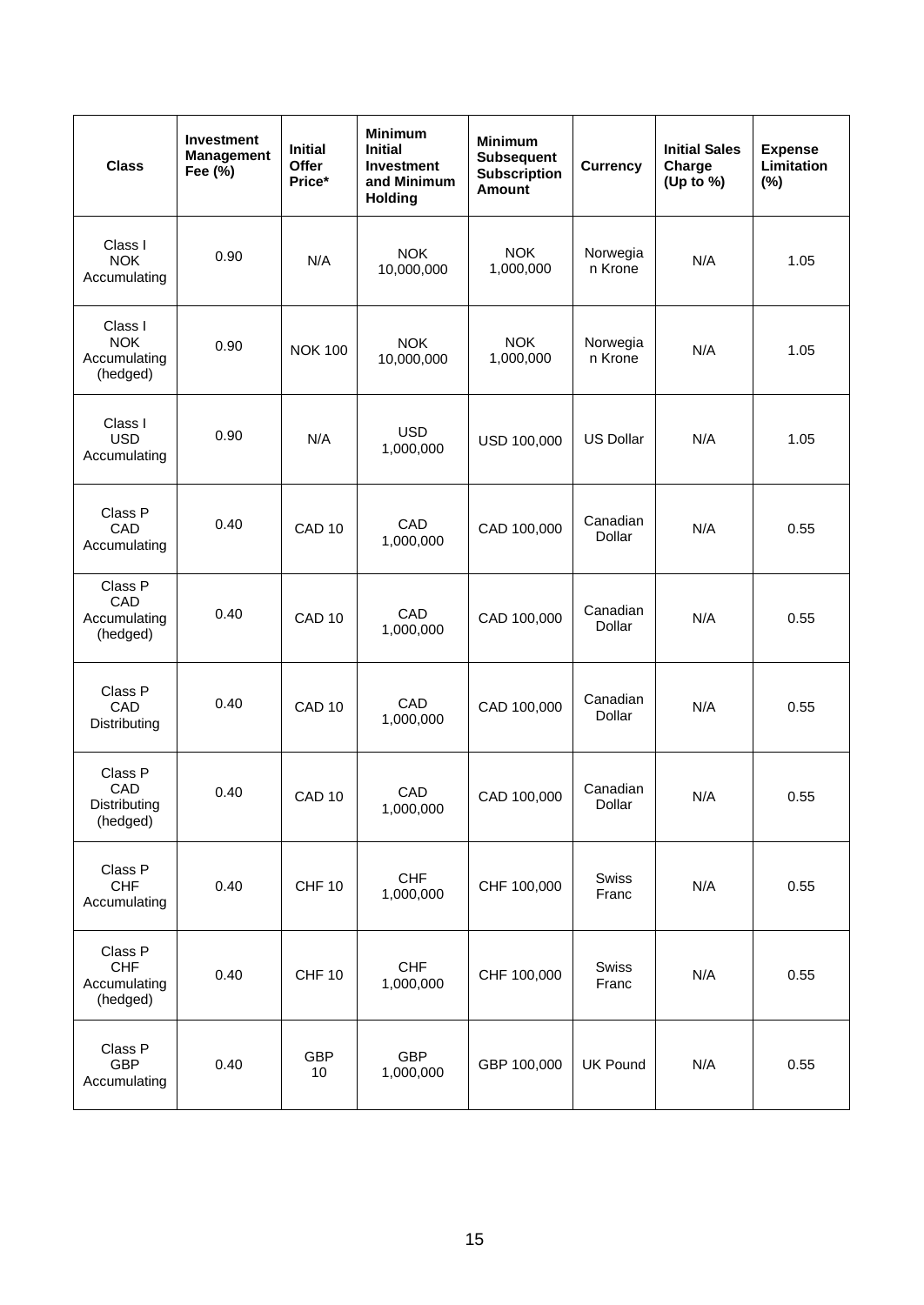| <b>Class</b>                                      | <b>Investment</b><br><b>Management</b><br>Fee (%) | <b>Initial</b><br><b>Offer</b><br>Price* | <b>Minimum</b><br><b>Initial</b><br><b>Investment</b><br>and Minimum<br><b>Holding</b> | <b>Minimum</b><br><b>Subsequent</b><br><b>Subscription</b><br><b>Amount</b> | <b>Currency</b>     | <b>Initial Sales</b><br>Charge<br>(Up to %) | <b>Expense</b><br>Limitation<br>(%) |
|---------------------------------------------------|---------------------------------------------------|------------------------------------------|----------------------------------------------------------------------------------------|-----------------------------------------------------------------------------|---------------------|---------------------------------------------|-------------------------------------|
| Class P<br><b>GBP</b><br>Accumulating<br>(hedged) | 0.40                                              | <b>GBP</b><br>10                         | <b>GBP</b><br>1,000,000                                                                | GBP 100,000                                                                 | <b>UK Pound</b>     | N/A                                         | 0.55                                |
| Class P<br><b>GBP</b><br>Distributing             | 0.40                                              | <b>GBP</b><br>10                         | <b>GBP</b><br>1,000,000                                                                | GBP 100,000                                                                 | <b>UK Pound</b>     | N/A                                         | 0.55                                |
| Class P<br><b>GBP</b><br>Distributing<br>(hedged) | 0.40                                              | <b>GBP</b><br>10                         | <b>GBP</b><br>1,000,000                                                                | GBP 100,000                                                                 | <b>UK Pound</b>     | N/A                                         | 0.55                                |
| Class P<br><b>EUR</b><br>Accumulating             | 0.40                                              | Euro<br>10                               | <b>EUR</b><br>1,000,000                                                                | EUR 100,000                                                                 | Euro                | N/A                                         | 0.55                                |
| Class P<br><b>EUR</b><br>Accumulating<br>(hedged) | 0.40                                              | Euro<br>10                               | <b>EUR</b><br>1,000,000                                                                | EUR 100,000                                                                 | Euro                | N/A                                         | 0.55                                |
| Class P<br><b>JPY</b><br>Accumulating             | 0.40                                              | <b>JPY</b><br>1,000                      | <b>JPY</b><br>100,000,000                                                              | <b>JPY</b><br>10,000,000                                                    | Japanese<br>Yen     | N/A                                         | 0.55                                |
| Class P<br><b>JPY</b><br>Accumulating<br>(hedged) | 0.40                                              | <b>JPY</b><br>1,000                      | <b>JPY</b><br>100,000,000                                                              | JPY<br>10,000,000                                                           | Japanese<br>Yen     | N/A                                         | 0.55                                |
| Class P<br><b>JPY</b><br>Distributing             | 0.40                                              | <b>JPY</b><br>1,000                      | <b>JPY</b><br>100,000,000                                                              | <b>JPY</b><br>10,000,000                                                    | Japanese<br>Yen     | N/A                                         | 0.55                                |
| Class P<br><b>JPY</b><br>Distributing<br>(hedged) | 0.40                                              | <b>JPY</b><br>1,000                      | <b>JPY</b><br>100,000,000                                                              | <b>JPY</b><br>10,000,000                                                    | Japanese<br>Yen     | N/A                                         | 0.55                                |
| Class P<br><b>NOK</b><br>Accumulating             | 0.40                                              | <b>NOK 100</b>                           | <b>NOK</b><br>10,000,000                                                               | <b>NOK</b><br>1,000,000                                                     | Norwegia<br>n Krone | N/A                                         | 0.55                                |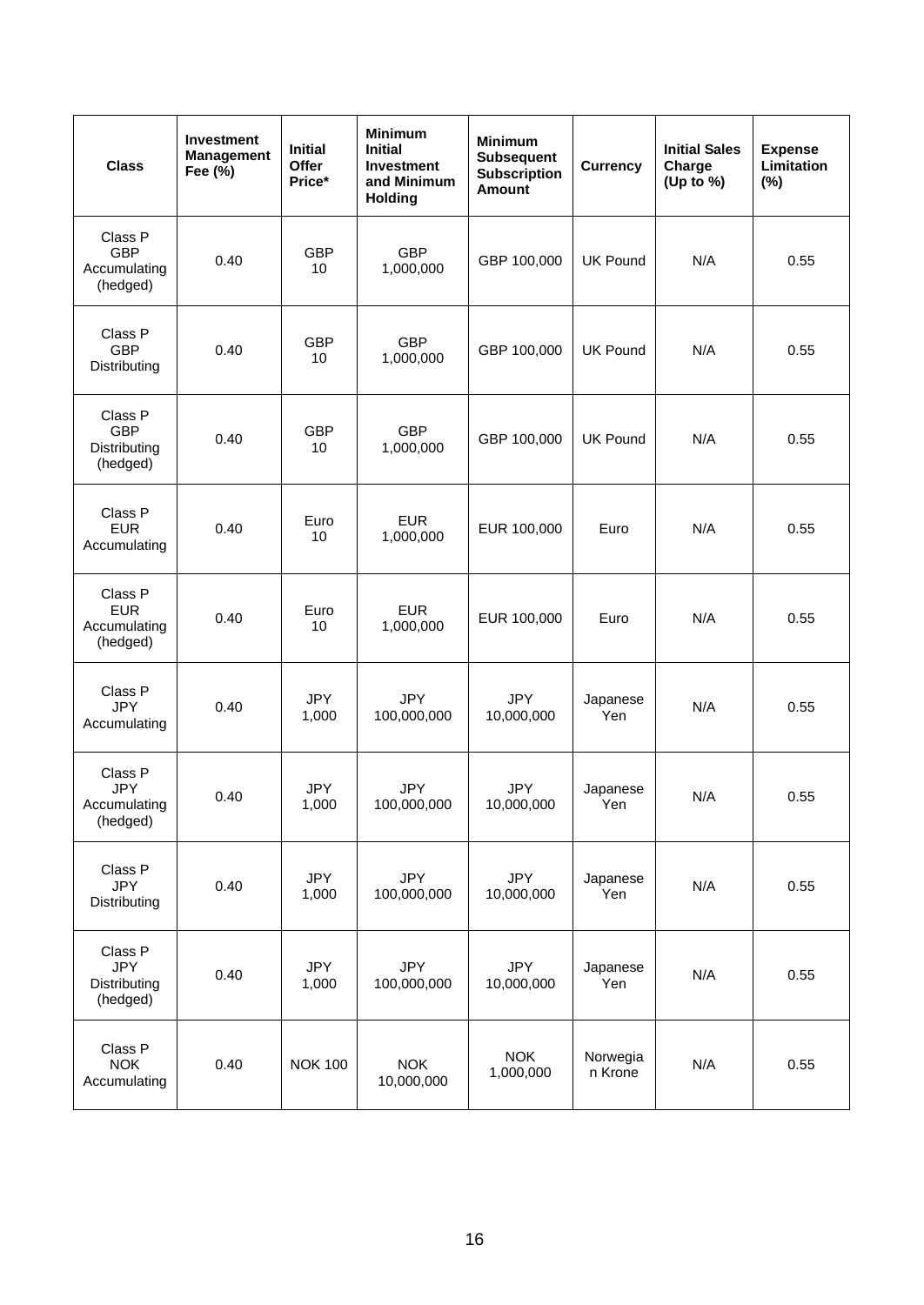| <b>Class</b>                                      | <b>Investment</b><br><b>Management</b><br>Fee (%) | <b>Initial</b><br><b>Offer</b><br>Price* | <b>Minimum</b><br><b>Initial</b><br><b>Investment</b><br>and Minimum<br><b>Holding</b> | <b>Minimum</b><br><b>Subsequent</b><br><b>Subscription</b><br><b>Amount</b> | <b>Currency</b>       | <b>Initial Sales</b><br>Charge<br>(Up to %) | <b>Expense</b><br>Limitation<br>(%) |
|---------------------------------------------------|---------------------------------------------------|------------------------------------------|----------------------------------------------------------------------------------------|-----------------------------------------------------------------------------|-----------------------|---------------------------------------------|-------------------------------------|
| Class P<br><b>NOK</b><br>Accumulating<br>(hedged) | 0.40                                              | <b>NOK 100</b>                           | <b>NOK</b><br>10,000,000                                                               | <b>NOK</b><br>1,000,000                                                     | Norwegia<br>n Krone   | N/A                                         | 0.55                                |
| Class P<br><b>USD</b><br>Accumulating             | 0.40                                              | <b>USD</b><br>10                         | <b>USD</b><br>1,000,000                                                                | USD 100,000                                                                 | <b>US Dollar</b>      | N/A                                         | 0.55                                |
| Class R<br>CAD<br>Accumulating                    | 0.90                                              | CAD<br>10                                | CAD<br>1,000                                                                           | CAD<br>50                                                                   | Canadian<br>Dollar    | N/A                                         | 1.05                                |
| Class R<br>CAD<br>Accumulating<br>(hedged)        | 0.90                                              | CAD<br>10                                | CAD<br>1,000                                                                           | CAD<br>50                                                                   | Canadian<br>Dollar    | N/A                                         | 1.05                                |
| Class R<br>CAD<br>Distributing                    | 0.90                                              | CAD<br>10                                | CAD<br>1,000                                                                           | CAD<br>50                                                                   | Canadian<br>Dollar    | N/A                                         | 1.05                                |
| Class R<br>CAD<br>Distributing<br>(hedged)        | 0.90                                              | CAD<br>10                                | CAD<br>1,000                                                                           | CAD<br>50                                                                   | Canadian<br>Dollar    | N/A                                         | 1.05                                |
| Class R<br><b>CHF</b><br>Accumulating             | 0.90                                              | CHF 10                                   | <b>CHF</b><br>1,000                                                                    | <b>CHF</b><br>50                                                            | <b>Swiss</b><br>Franc | N/A                                         | 1.05                                |
| Class R<br><b>CHF</b><br>Accumulating<br>(hedged) | 0.90                                              | <b>CHF 10</b>                            | <b>CHF</b><br>1,000                                                                    | <b>CHF</b><br>50                                                            | Swiss<br>Franc        | N/A                                         | 1.05                                |
| Class R<br><b>GBP</b><br>Accumulating             | 0.90                                              | N/A                                      | <b>GBP</b><br>1,000                                                                    | <b>GBP</b><br>50                                                            | <b>UK Pound</b>       | N/A                                         | 1.05                                |
| Class R<br><b>GBP</b><br>Accumulating<br>(hedged) | 0.90                                              | <b>GBP</b><br>10                         | <b>GBP</b><br>1,000                                                                    | <b>GBP</b><br>50                                                            | <b>UK Pound</b>       | N/A                                         | 1.05                                |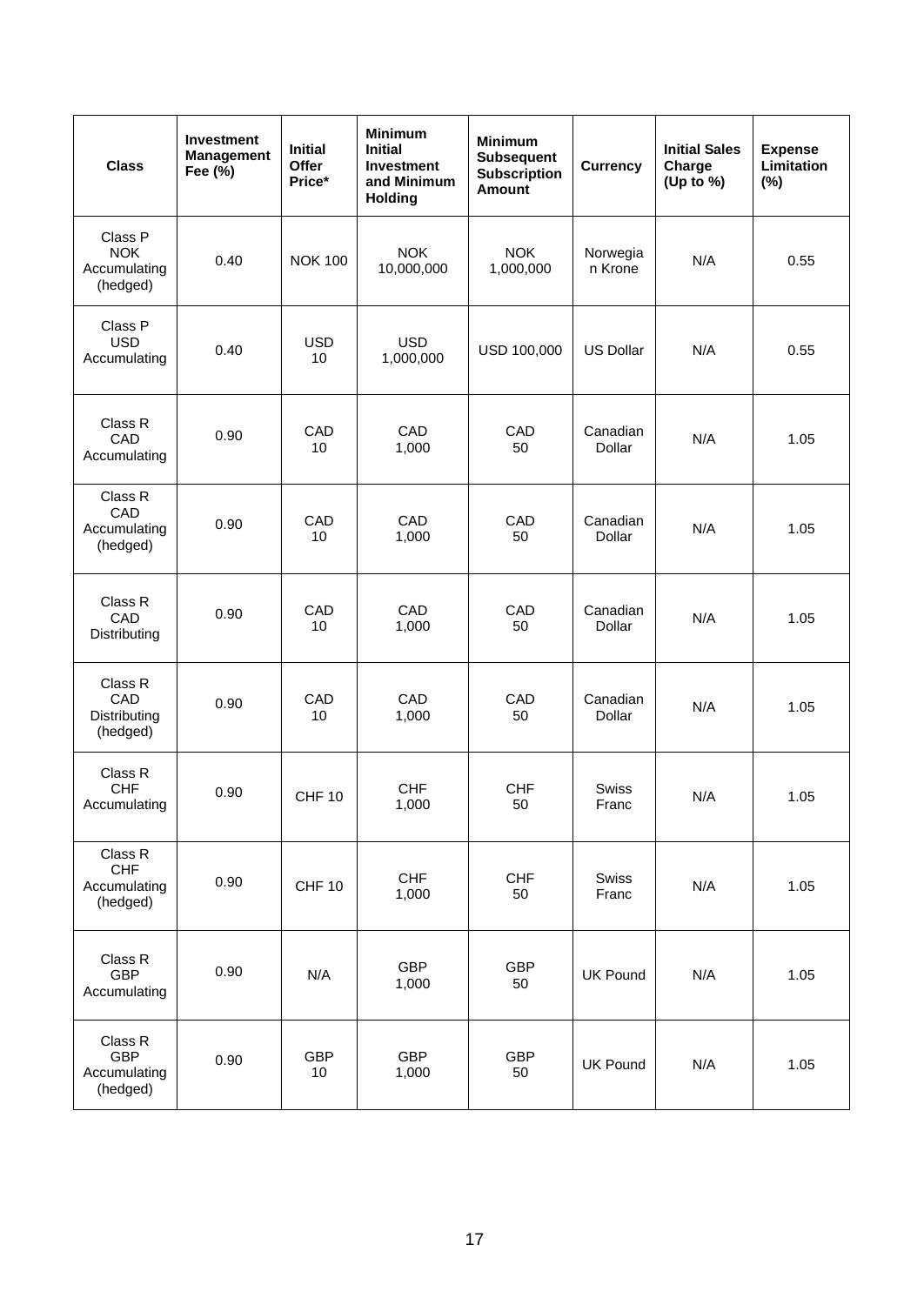| <b>Class</b>                                      | <b>Investment</b><br><b>Management</b><br>Fee (%) | <b>Initial</b><br><b>Offer</b><br>Price* | <b>Minimum</b><br><b>Initial</b><br><b>Investment</b><br>and Minimum<br><b>Holding</b> | <b>Minimum</b><br><b>Subsequent</b><br><b>Subscription</b><br><b>Amount</b> | <b>Currency</b>     | <b>Initial Sales</b><br>Charge<br>(Up to $%$ ) | <b>Expense</b><br>Limitation<br>(%) |
|---------------------------------------------------|---------------------------------------------------|------------------------------------------|----------------------------------------------------------------------------------------|-----------------------------------------------------------------------------|---------------------|------------------------------------------------|-------------------------------------|
| Class R<br><b>GBP</b><br>Distributing             | 0.90                                              | <b>GBP</b><br>10                         | <b>GBP</b><br>1,000                                                                    | <b>GBP</b><br>50                                                            | <b>UK Pound</b>     | N/A                                            | 1.05                                |
| Class R<br><b>GBP</b><br>Distributing<br>(hedged) | 0.90                                              | <b>GBP</b><br>10                         | <b>GBP</b><br>1,000                                                                    | <b>GBP</b><br>50                                                            | <b>UK Pound</b>     | N/A                                            | 1.05                                |
| Class R<br><b>EUR</b><br>Accumulating             | 0.90                                              | N/A                                      | <b>EUR</b><br>1,000                                                                    | <b>EUR</b><br>50                                                            | Euro                | N/A                                            | 1.05                                |
| Class R<br><b>EUR</b><br>Accumulating<br>(hedged) | 0.90                                              | Euro<br>10                               | <b>EUR</b><br>1,000                                                                    | <b>EUR</b><br>50                                                            | Euro                | N/A                                            | 1.05                                |
| Class R<br><b>JPY</b><br>Accumulating             | 0.90                                              | <b>JPY</b><br>1,000                      | <b>JPY</b><br>100,000                                                                  | JPY 5,000                                                                   | Japanese<br>Yen     | N/A                                            | 1.05                                |
| Class R<br><b>JPY</b><br>Accumulating<br>(hedged) | 0.90                                              | <b>JPY</b><br>1,000                      | <b>JPY</b><br>100,000                                                                  | JPY 5,000                                                                   | Japanese<br>Yen     | N/A                                            | 1.05                                |
| Class R<br><b>JPY</b><br>Distributing             | 0.90                                              | <b>JPY</b><br>1,000                      | <b>JPY</b><br>100,000                                                                  | JPY 5,000                                                                   | Japanese<br>Yen     | N/A                                            | 1.05                                |
| Class R<br><b>JPY</b><br>Distributing<br>(hedged) | 0.90                                              | <b>JPY</b><br>1,000                      | <b>JPY</b><br>100,000                                                                  | JPY 5,000                                                                   | Japanese<br>Yen     | N/A                                            | 1.05                                |
| Class R<br><b>NOK</b><br>Accumulating             | 0.90                                              | <b>NOK 100</b>                           | <b>NOK</b><br>10,000                                                                   | <b>NOK</b><br>500                                                           | Norwegia<br>n Krone | N/A                                            | 1.05                                |
| Class R<br><b>NOK</b><br>Accumulating<br>(hedged) | 0.90                                              | <b>NOK 100</b>                           | <b>NOK</b><br>10,000                                                                   | <b>NOK</b><br>500                                                           | Norwegia<br>n Krone | N/A                                            | 1.05                                |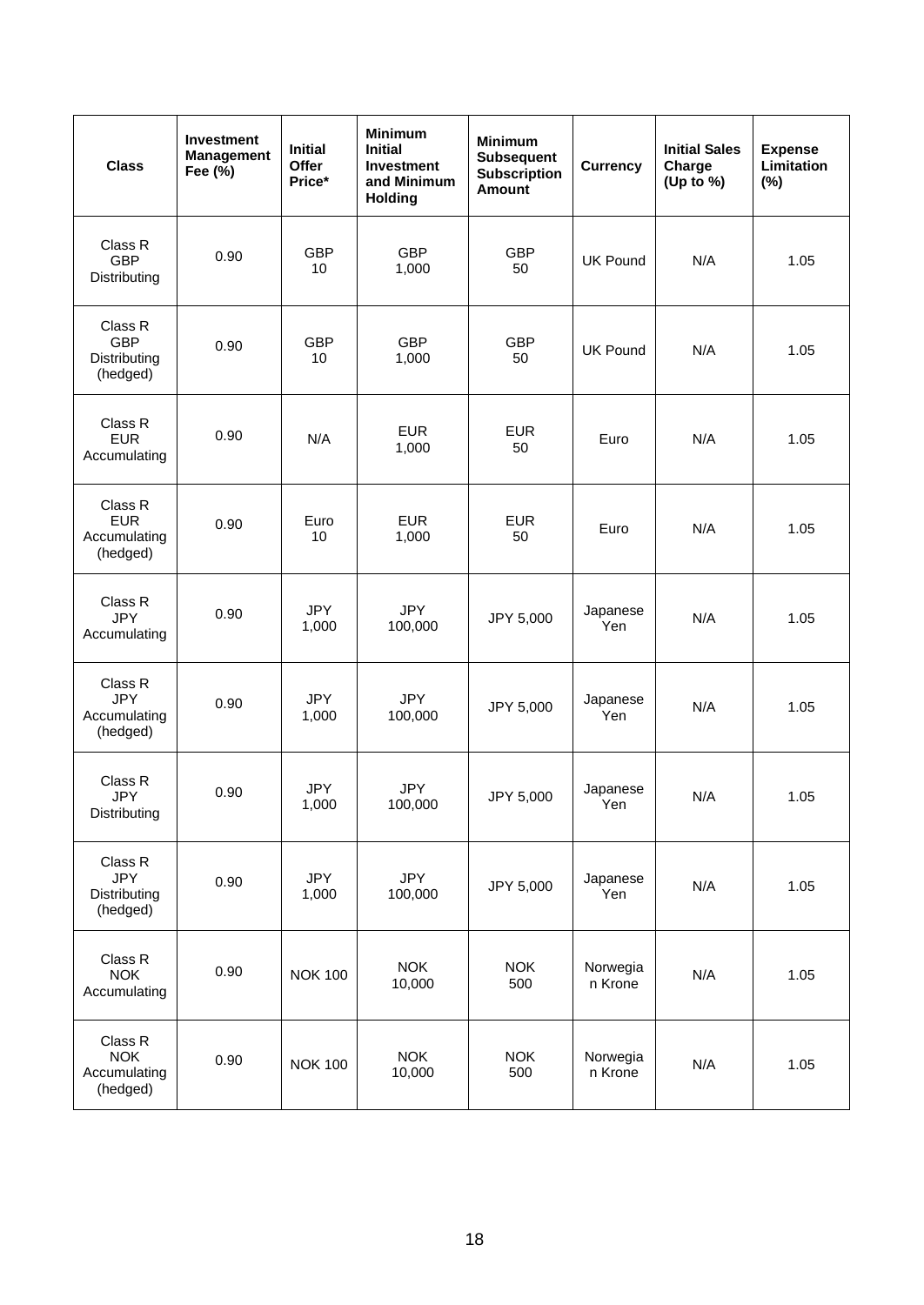| <b>Class</b>                               | <b>Investment</b><br><b>Management</b><br>Fee (%) | <b>Initial</b><br><b>Offer</b><br>Price* | <b>Minimum</b><br><b>Initial</b><br><b>Investment</b><br>and Minimum<br><b>Holding</b> | <b>Minimum</b><br><b>Subsequent</b><br><b>Subscription</b><br><b>Amount</b> | <b>Currency</b>           | <b>Initial Sales</b><br>Charge<br>(Up to %) | <b>Expense</b><br>Limitation<br>(%) |
|--------------------------------------------|---------------------------------------------------|------------------------------------------|----------------------------------------------------------------------------------------|-----------------------------------------------------------------------------|---------------------------|---------------------------------------------|-------------------------------------|
| Class R<br><b>USD</b><br>Accumulating      | 0.90                                              | N/A                                      | <b>USD</b><br>1,000                                                                    | <b>USD</b><br>50                                                            | <b>US Dollar</b>          | N/A                                         | 1.05                                |
| Class S GBP<br>Accumulating                | 0.75                                              | N/A                                      | <b>GBP</b><br>50,000,000                                                               | <b>GBP</b><br>5,000,000                                                     | <b>UK Pound</b>           | N/A                                         | 0.90                                |
| Class S GBP<br>Distributing                | 0.75                                              | N/A                                      | <b>GBP</b><br>50,000,000                                                               | <b>GBP</b><br>5,000,000                                                     | <b>UK Pound</b>           | N/A                                         | 0.90                                |
| Class S EUR<br>Accumulating                | 0.75                                              | N/A                                      | <b>EUR</b><br>50,000,000                                                               | <b>EUR</b><br>5,000,000                                                     | Euro                      | N/A                                         | 0.90                                |
| Class S USD<br>Accumulating                | 0.75                                              | N/A                                      | <b>USD</b><br>50,000,000                                                               | <b>USD</b><br>5,000,000                                                     | <b>US Dollar</b>          | N/A                                         | 0.90                                |
| Class X<br>CAD<br>Accumulating             | $N/A**$                                           | CAD<br>10                                | CAD<br>10,000,000                                                                      | N/A                                                                         | Canadian<br><b>Dollar</b> | N/A                                         | N/A                                 |
| Class X<br>CAD<br>Accumulating<br>(hedged) | $N/A**$                                           | CAD<br>10                                | CAD<br>10,000,000                                                                      | N/A                                                                         | Canadian<br>Dollar        | N/A                                         | N/A                                 |
| Class X<br>CAD<br>Distributing             | $N/A**$                                           | CAD<br>10                                | CAD<br>10,000,000                                                                      | N/A                                                                         | Canadian<br>Dollar        | N/A                                         | N/A                                 |
| Class X<br>CAD<br>Distributing<br>(hedged) | $N/A**$                                           | CAD<br>10                                | CAD<br>10,000,000                                                                      | N/A                                                                         | Canadian<br>Dollar        | N/A                                         | N/A                                 |
| Class X<br><b>CHF</b><br>Accumulating      | $N/A**$                                           | <b>CHF 10</b>                            | <b>CHF</b><br>10,000,000                                                               | N/A                                                                         | Swiss<br>Franc            | N/A                                         | N/A                                 |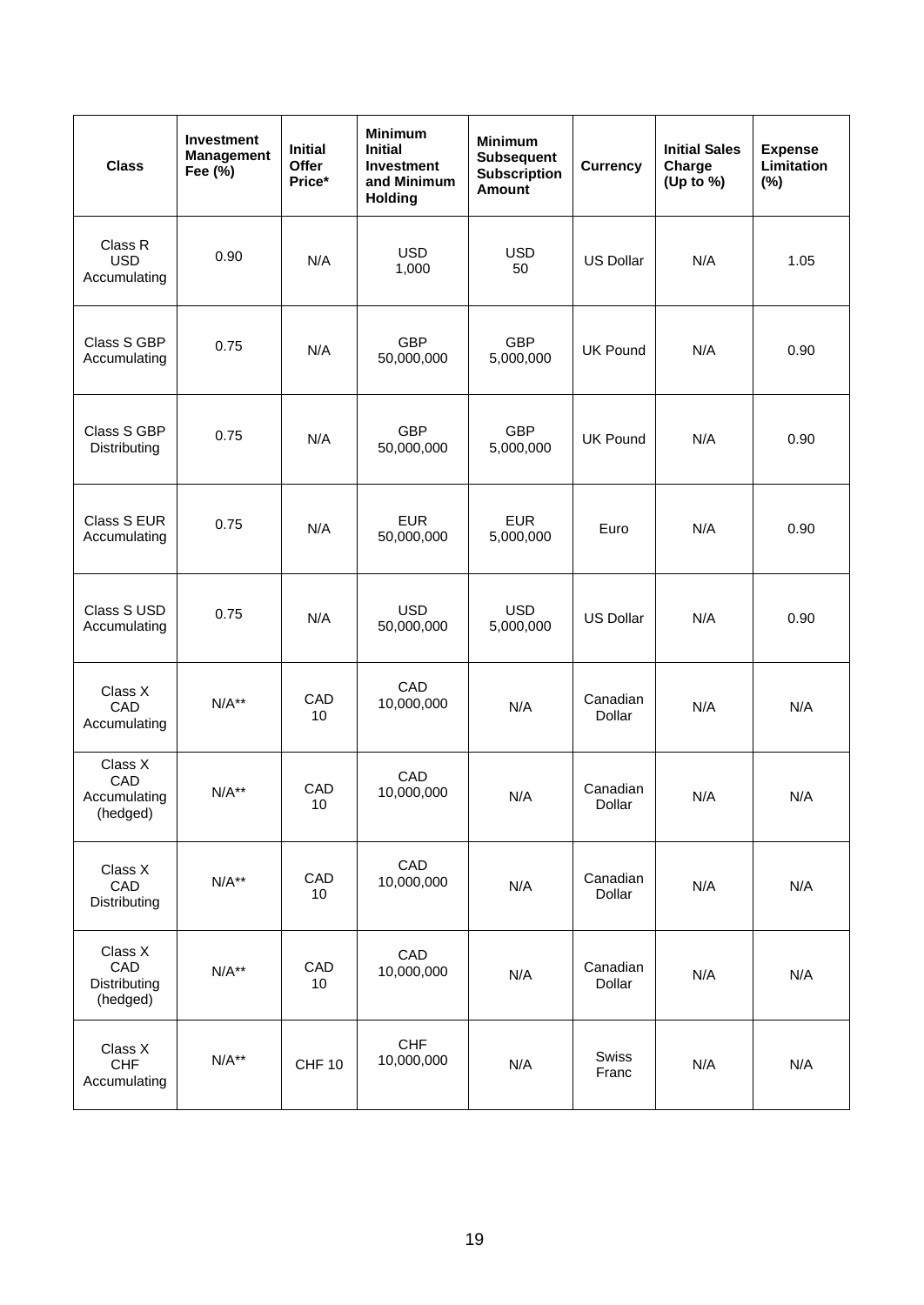| <b>Class</b>                                      | <b>Investment</b><br><b>Management</b><br>Fee (%) | <b>Initial</b><br><b>Offer</b><br>Price* | <b>Minimum</b><br><b>Initial</b><br>Investment<br>and Minimum<br><b>Holding</b> | <b>Minimum</b><br><b>Subsequent</b><br><b>Subscription</b><br><b>Amount</b> | <b>Currency</b> | <b>Initial Sales</b><br>Charge<br>(Up to %) | <b>Expense</b><br>Limitation<br>(%) |
|---------------------------------------------------|---------------------------------------------------|------------------------------------------|---------------------------------------------------------------------------------|-----------------------------------------------------------------------------|-----------------|---------------------------------------------|-------------------------------------|
| Class X<br><b>CHF</b><br>Accumulating<br>(hedged) | $N/A**$                                           | <b>CHF 10</b>                            | <b>CHF</b><br>10,000,000                                                        | N/A                                                                         | Swiss<br>Franc  | N/A                                         | N/A                                 |
| Class X<br><b>GBP</b><br>Accumulating             | $N/A**$                                           | <b>GBP</b><br>10                         | <b>GBP</b><br>10,000,000                                                        | N/A                                                                         | <b>UK Pound</b> | N/A                                         | N/A                                 |
| Class X<br><b>GBP</b><br>Accumulating<br>(hedged) | $N/A**$                                           | <b>GBP</b><br>10                         | <b>GBP</b><br>10,000,000                                                        | N/A                                                                         | <b>UK Pound</b> | N/A                                         | N/A                                 |
| Class X<br><b>GBP</b><br>Distributing             | $N/A**$                                           | <b>GBP 10</b>                            | <b>GBP</b><br>10,000,000                                                        | N/A                                                                         | <b>UK Pound</b> | N/A                                         | N/A                                 |
| Class X<br>GBP<br>Distributing<br>(hedged)        | $N/A**$                                           | <b>GBP 10</b>                            | <b>GBP</b><br>10,000,000                                                        | N/A                                                                         | <b>UK Pound</b> | N/A                                         | N/A                                 |
| Class X<br><b>EUR</b><br>Accumulating             | $N/A**$                                           | Euro<br>10                               | <b>EUR</b><br>10,000,000                                                        | N/A                                                                         | Euro            | N/A                                         | N/A                                 |
| Class X<br><b>EUR</b><br>Accumulating<br>(hedged) | $N/A**$                                           | Euro<br>10                               | <b>EUR</b><br>10,000,000                                                        | N/A                                                                         | Euro            | N/A                                         | N/A                                 |
| Class X<br><b>JPY</b><br>Accumulating             | $N/A**$                                           | <b>JPY</b><br>1,000                      | <b>JPY</b><br>1,000,000,000                                                     | N/A                                                                         | Japanese<br>Yen | N/A                                         | N/A                                 |
| Class X<br><b>JPY</b><br>Accumulating<br>(hedged) | $N/A**$                                           | <b>JPY</b><br>1,000                      | <b>JPY</b><br>1,000,000,000                                                     | N/A                                                                         | Japanese<br>Yen | N/A                                         | N/A                                 |
| Class X<br><b>JPY</b><br>Distributing             | $N/A**$                                           | <b>JPY</b><br>1,000                      | <b>JPY</b><br>1,000,000,000                                                     | N/A                                                                         | Japanese<br>Yen | N/A                                         | N/A                                 |